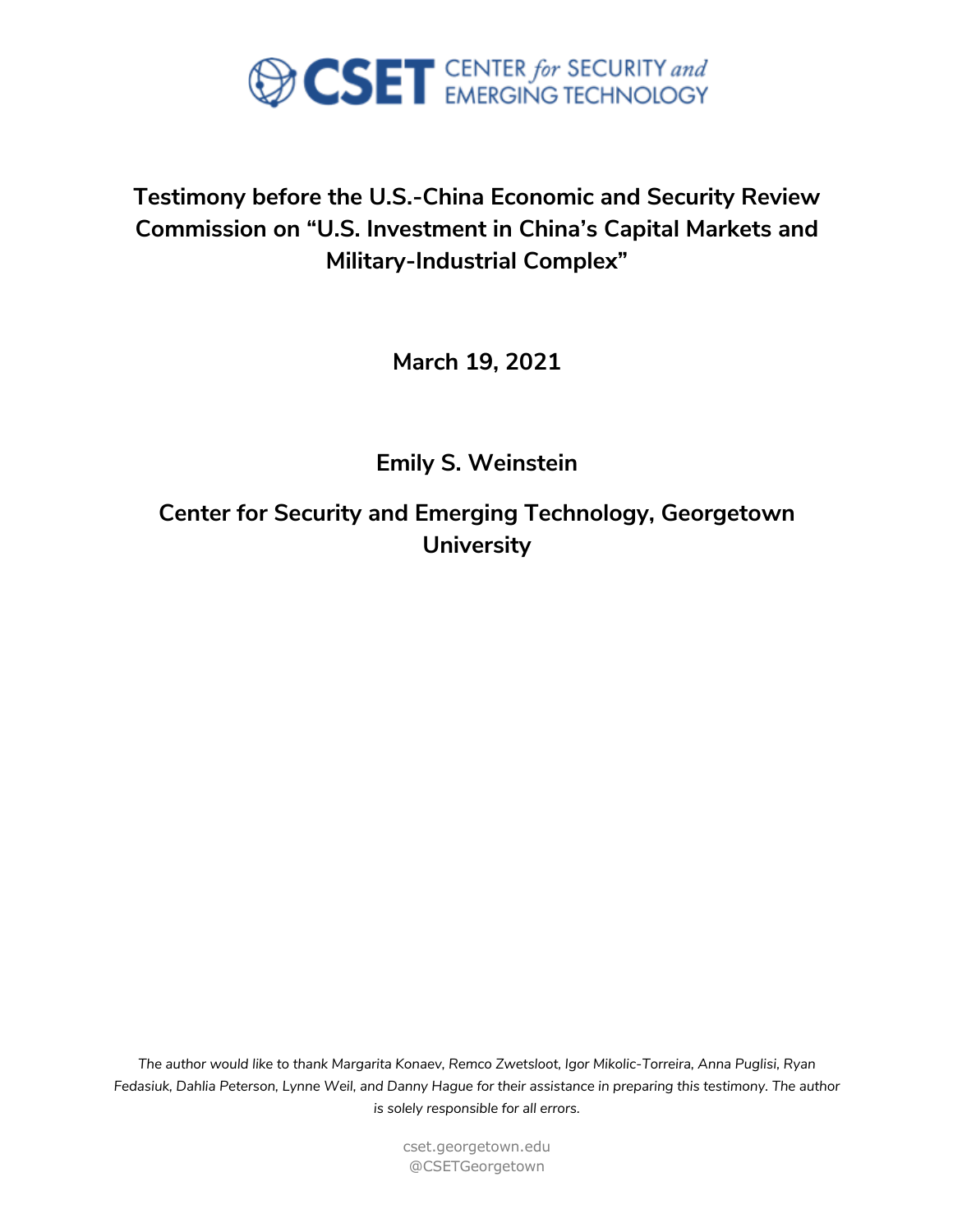Chairman Borochoff, Chairman Fiedler and members of the commission, thank you for the opportunity to testify today on the subject of China's military-civil fusion (MCF; 军民融合) and its implications for the United States. In plainest terms, China's MCF development strategy is a holistic approach to national development that ensures that new advancements and innovations simultaneously advance the country's economic and military development.<sup>1</sup> As President Biden's administration and the 117th Congress continue to develop and shape China policy, I believe that understanding the goals and ambitions under China's MCF strategy is crucial to making informed decisions about the future of U.S.-China relations.

Since the founding of the People's Republic of China (PRC) in 1949, Chinese leaders have sought to compel or mobilize the commercial sector in support of the People's Liberation Army (PLA). However, since Xi Jinping's ascension to power in 2012, he has prioritized MCF and the role of the military as key aspects of China's overall national development strategy. Xi has also worked to develop tools designed to bridge the gap between the civilian and defense spaces. Although the concept of leveraging civilian and military resources itself is not new, Xi's MCF strategy takes a new approach, albeit one based on past industrial policies. Moreover, Peter Wood and Alex Stone argue that Xi's MCF strategy supersedes those of his predecessors.<sup>2</sup> This presents a number of challenges and implications for U.S. policy, both domestically as well as in exchanges and interactions with Chinese entities.

MCF is a process, and remains far from completion. Estimates from within the Chinese government acknowledge that they are still in the nascent stages of implementing MCF. $3$ However, even if implementation is incomplete, Beijing's vision is clear. Moreover, outside attempts to cripple or incentivize change within China's system have thus far proven unsuccessful. In order to counter the growing challenge posed by China's MCF efforts, the United States should focus on improving and growing our own system and capabilities. The United States can no longer afford to waste time and effort trying to incentivize or coerce change within China. Instead, understanding that the U.S. and Chinese systems are inherently different, the United States should work to develop a strategy that can mitigate threats and

<sup>&</sup>lt;sup>1</sup> "Military-Civil Fusion and the People's Republic of China," U.S. Department of State, May 2020,

https://www.state.gov/wp-content/uploads/2020/05/What-is-MCF-One-Pager.pdf

<sup>&</sup>lt;sup>2</sup> Alex Stone and Peter Wood, "China's Military-Civil Fusion Strategy: A View From Chinese Strategists," China Aerospace Studies Institute, 2020,

https://static1.squarespace.com/static/5e356cfae72e4563b10cd310/t/5ee37fc2fcb96f58706a52e1/15919676858 29/CASI+China%27s+Military+Civil+Fusion+Strategy-+Full+final.pdf

<sup>&</sup>lt;sup>3</sup> "Suggestions on the development of the military-civil fusion innovation system" [对我国军民融合创新体系发展的建

议], Academy of Ocean of China [中国海洋发展研究中心], January 11, 2019, https://perma.cc/D72F-5FLA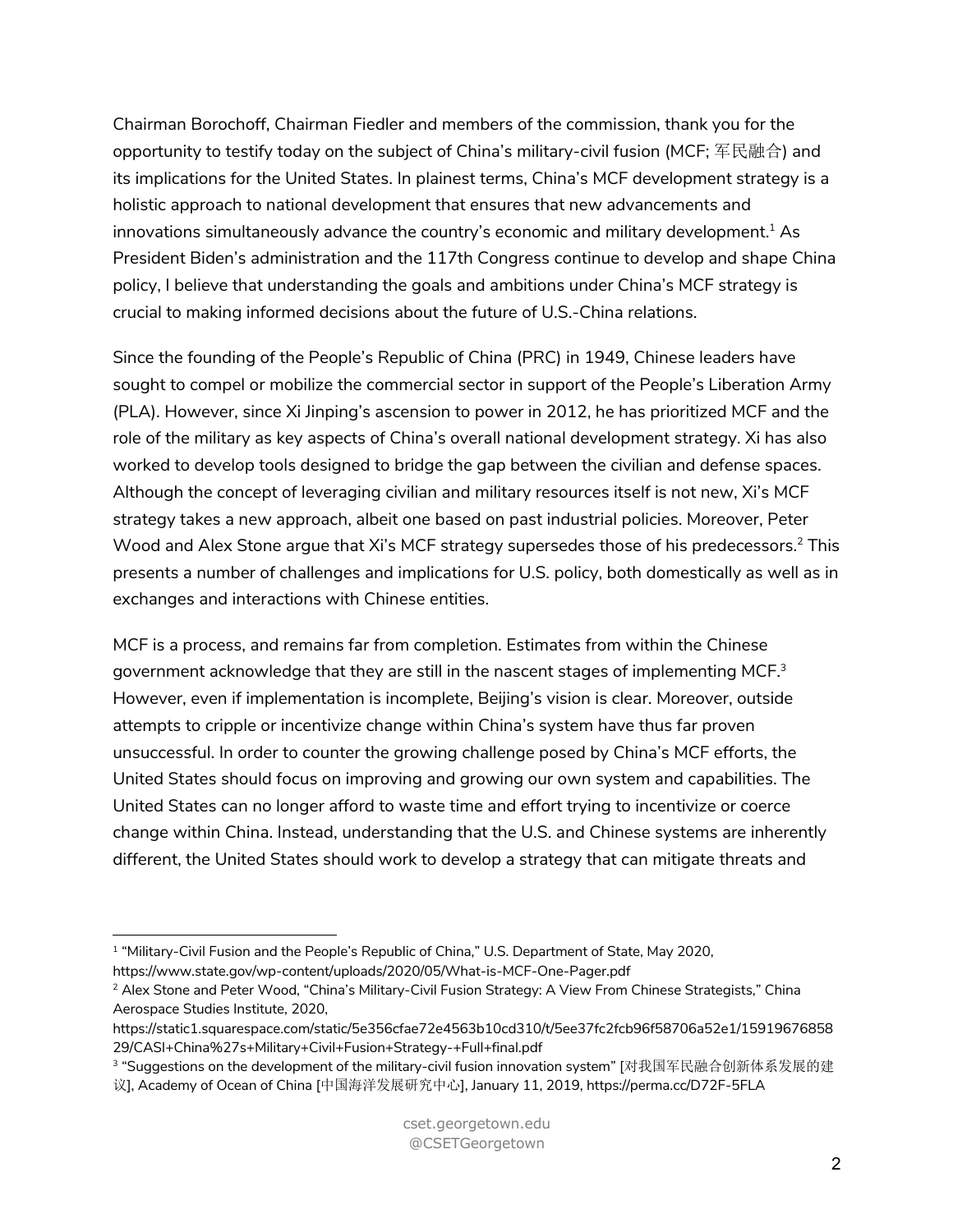challenges while supporting ongoing collaboration with China where it falls within U.S. interests.

Policy Recommendations:

- Establish an interagency working group within the U.S. government to increase awareness of China's MCF efforts and ensure that various departments and agencies are equipped to make effective policy within their individual jurisdictions.
- Create a repository of open-source due diligence materials and guidelines that can be used by academic institutions and industry to allow them to make more informed decisions about collaborations and interactions with Chinese counterparts.
- Provide the Securities and Exchange Commission (SEC) and its Public Company Accounting Oversight Board (PCAOB) with Chinese language and area studies resources to assist in auditing and assessing Chinese firms listed on U.S. stock exchanges.
- Improve the U.S. government's ability to audit supply chains and establish industry reporting guidelines to identify significant chokepoints and ensure compliance with requirements, as articulated by the China Strategy Group.4

# 1. MCF Under Xi

MCF under Xi seeks to complement and fuse China's economic and security interests domestically and abroad, and to promote the simultaneous, integrated development of national defense construction and economic construction.<sup>5</sup> The strategy was elevated to a national-level strategy by Xi in 2014-15 "in response to complex security threats and as a means of gaining

<sup>4</sup> "Asymmetric Competition: A Strategy for China & Technology," China Strategy Group, Fall 2020,

https://assets.documentcloud.org/documents/20463382/final-memo-china-strategy-group-axios-1.pdf <sup>5</sup> Translation of "The 13th Five-Year Special Plan for S&T Military-Civil Fusion Development" ["十三五"科技军民融合

发展专项规划], Center for Security and Emerging Technology, June 24, 2020, https://cset.georgetown.edu/research/the-13th-five-year-special-plan-for-st-military-civil-fusion-development/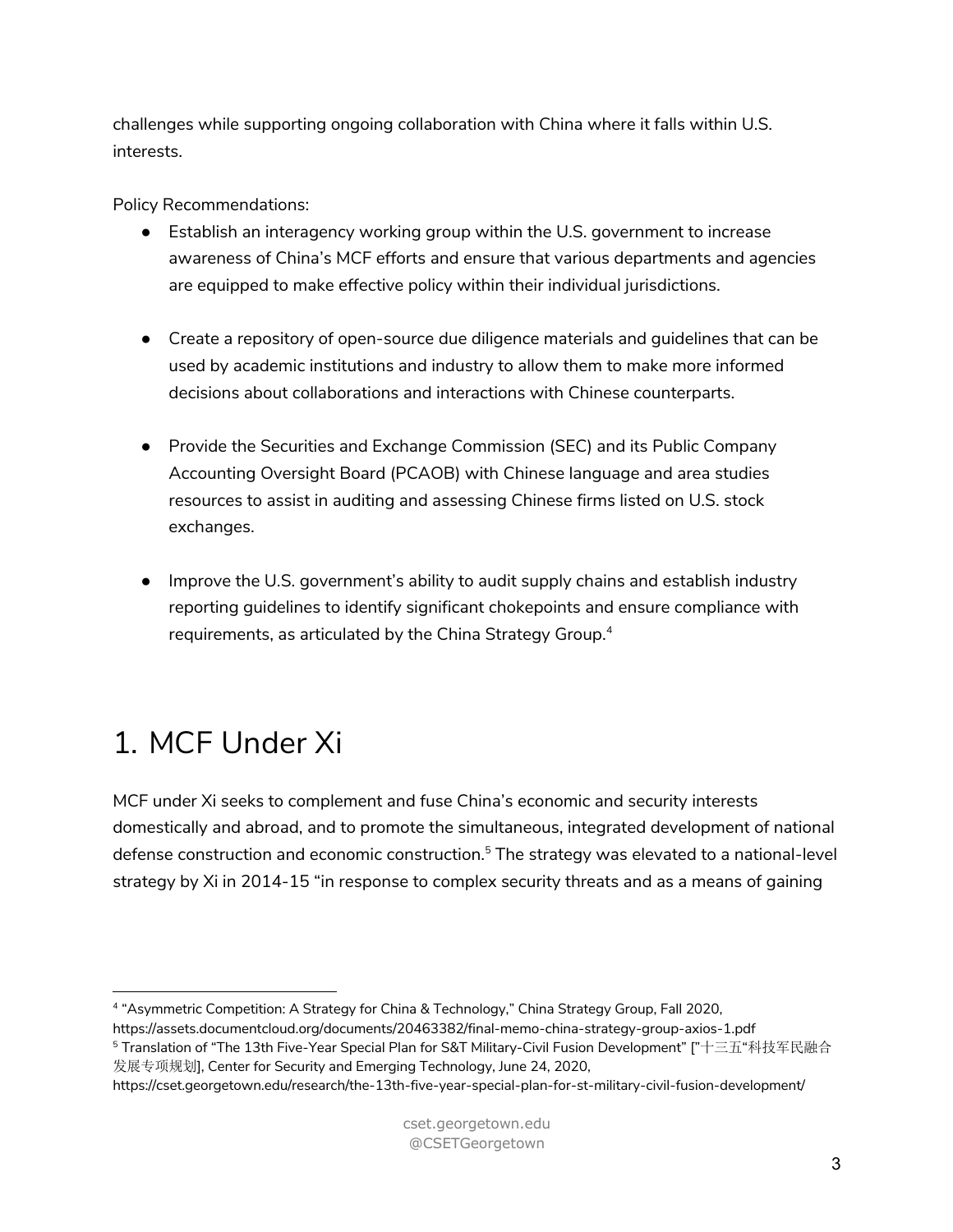strategic advantages," demonstrating its significance within the broader scheme of Chinese development policies.<sup>6</sup>

The main objective of China's MCF strategy is to bolster the seamless flow of materials, technology, knowledge, talent, and financial resources between the military and commercial industrial complexes, according to Former Assistant Secretary of State for International Security and Nonproliferation Christopher Ford.<sup>7</sup> When (and if) finalized, a successful MCF strategy will ultimately manifest in an integrated national strategic system that connects the PLA, universities and research institutions, state-owned defense firms, commercial firms, the manufacturing base, and government agencies.<sup>8</sup> Wood and Stone refer to this ideal "ultimate goal" as China's "unified military-civil system of strategies and strategic capabilities."9 At the end of the day, a successful MCF strategy is one that weaves and embeds all other national strategic priorities, including those in innovation, education, poverty alleviation, as well as defense.

The remainder of this testimony proceeds in three parts. First, it provides an assessment of how China "spins on" technology from the civilian sector to the military and vice-a-versa via "spin off." Second, it discusses tools that the Chinese government uses to implement its MCF strategy, including university investment mechanisms, industry alliances, venture capital firms, and talent recruitment efforts. The third section concludes with several policy recommendations to inform and guide U.S. policy toward addressing Chinese MCF efforts.

# 1.1 "Spinning-on" and "Spinning-off"

Key to MCF implementation is the two-way transformation of military and civilian S&T achievements. These "spin-on" and "spin-off" aspects of MCF, referred to as *mincanjun* (民参

civil\_fusion\_strategy\_executive\_summary.pdf

<sup>&</sup>lt;sup>6</sup> Alex Stone, "China's Military-Civil Fusion Strategy: A View from Chinese Strategists: Executive Summary," China Aerospace Studies Institute and BluePath Labs, 2020,

https://www.bluepathlabs.com/uploads/1/1/9/0/119002711/china%E2%80%99s\_military-

<sup>7</sup> Christopher A. Ford, "Technology and Power in China's Geopolitical Ambitions," Testimony to the U.S.-China Economic and Security Review Commission, June 20, 2019,

https://www.uscc.gov/sites/default/files/Ford\_USCC%20Testimony\_Final.pdf

<sup>&</sup>lt;sup>8</sup> Greg Levesque and Mark Stokes, "Blurred Lines: Military-Civil Fusion and the 'Going Out" of China's Defense Industry," Pointe Bello, December 2016,

https://static1.squarespace.com/static/569925bfe0327c837e2e9a94/t/593dad0320099e64e1ca92a5/1497214574 912/062017\_Pointe+Bello\_Military+Civil+Fusion+Report.pdf

<sup>&</sup>lt;sup>9</sup> Stone and Wood, "China's Military-Civil Fusion Strategy: A View From Chinese Strategists."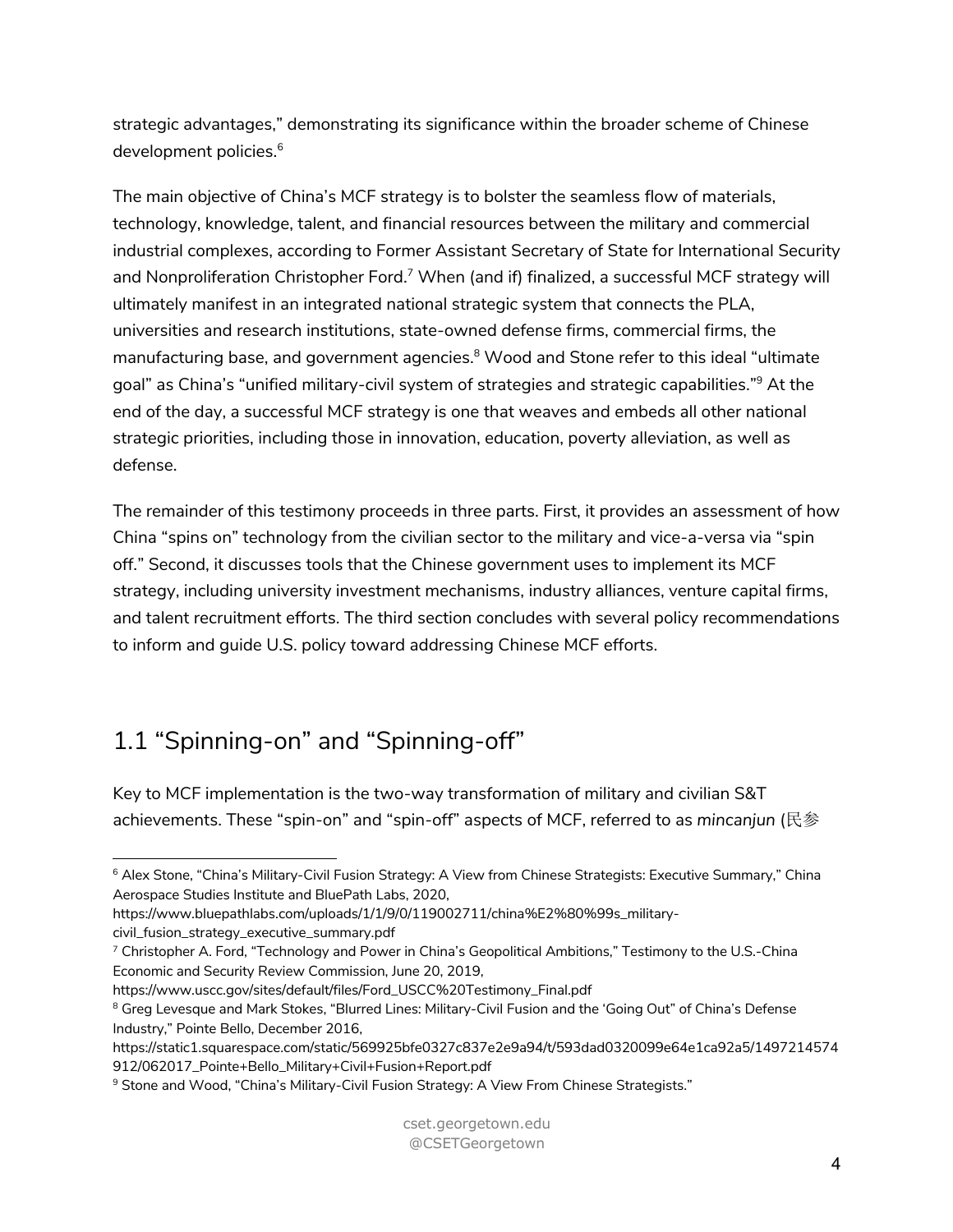军) and *junzhuanmin* (军转民) respectively, reflect PRC's emphasis on dual-use technologies with simultaneous applications in both the military and civilian sectors. As part of these efforts, China aims to promote the construction of "mutual transformation systems for military and civilian S&T achievements'' through the establishment of public service platforms, increased exchanges and information-sharing, according to the "13th Five-Year Special Plan for S&T Military-Civil Fusion Development."10

As noted in the U.S. Department of Defense's (DoD) 2020 China Military Power Report, Beijing seeks to leverage the commercial sector in its efforts to realize the PLA's modernization goals.<sup>11</sup> The aforementioned concept of *mincanjun*, often referred to as "private sector participation in the military sector," represents the PRC's interest in facilitating "spin on" technology from civilian enterprises and research institutions to military applications. According to Article 16 of the "13th Five-Year Special Plan for S&T Military-Civil Fusion Development" (hereinafter referred to as the 13th Five-Year Plan for MCF; "十三五"科技军民融合发展专项规划), encouraging innovative civilian entities to participate in MCF S&T development is crucial to overall MCF success, which in turn requires an adjustment and optimization of policies related to market access.<sup>12</sup>

Moreover, the "13th Five-Year Plan for MCF" encourages the promotion of two-way open sharing of resources between the military and civilian sectors by gradually incorporating national defense S&T research, equipment, and facilities into a unified national scientific research system and faculty network.<sup>13</sup> This will ultimately lead to more "spinning off from the military to the commercial space," or *junzhuanmin*, by breaking down barriers that have prevented defense research and technologies from entering the civilian industry. According to military experts in China, the *junzhuanmin* aspect of MCF is crucial to the long-term viability and growth of military defense enterprises in China, many of which are large, long-standing state-owned enterprises in need of an upgrade. $^{14}$ 

<sup>10</sup> Translation of "The 13th Five-Year Special Plan for S&T Military-Civil Fusion Development" ["十三五"科技军民融合 发展专项规划], Center for Security and Emerging Technology.

<sup>&</sup>lt;sup>11</sup> "Military and Security Developments Involving the People's Republic of China," U.S. Department of Defense, September 2020, https://media.defense.gov/2020/Sep/01/2002488689/-1/-1/1/2020-DOD-CHINA-MILITARY-POWER-REPORT-FINAL.PDF

<sup>12</sup> Translation of "The 13th Five-Year Special Plan for S&T Military-Civil Fusion Development" ["十三五"科技军民融合 发展专项规划], Center for Security and Emerging Technology.

<sup>13</sup> "Opinions on the In-Depth Development of Military-Civil Fusion" [军民融合深度发展的意见], General Office of the State Council on Promoting the National Defense Technology Industry [国务院办公厅关于推动国防科技工业], December 2017, https://perma.cc/4M58-X4C2

<sup>14</sup> "'Military-to-civilian' and 'civilian-to-military' pace accelerates, the development of MCF continues to release new momentum" ["军转民""民参军"步伐加快军民融合发展持续释放新动能], China Financial News Network [中国金融新闻 网], August 1, 2018, https://perma.cc/B4FH-H2SK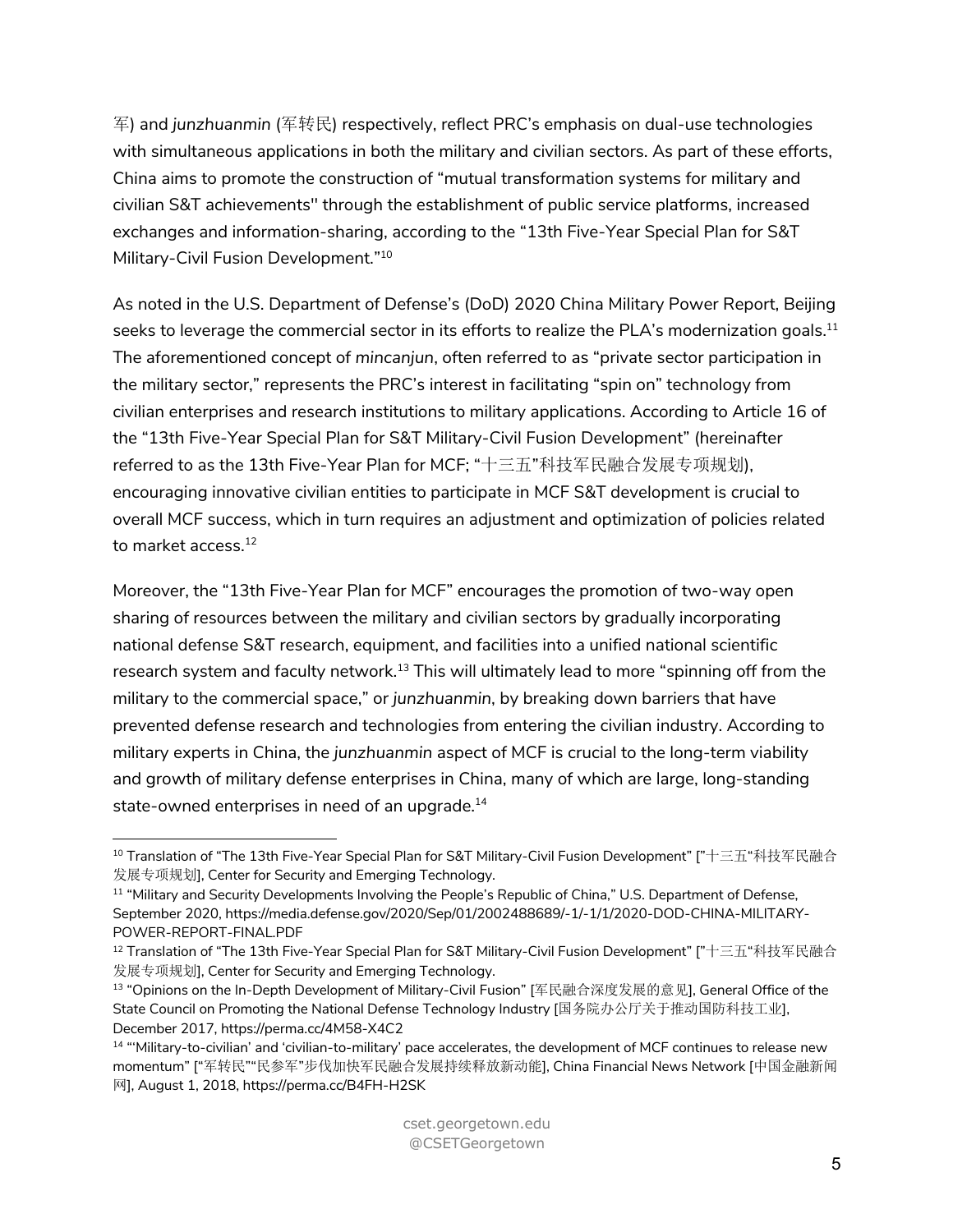Chinese experts acknowledge that progress in the *mincanjun* arena has been notably slow and insufficient.15 For instance, some argue that because private companies and institutions are required to maintain the necessary secrecy qualifications for weapons and defense equipment R&D for three years before they can apply for licensing and certifications, the majority of new and innovative companies have a difficult time breaking into the military/defense space.<sup>16</sup> Furthermore, the slow pace of military and defense procurement may dampen the enthusiasm of private firms to participate in MCF work.<sup>17</sup>

In 2019, a report from China's state-owned CCID Think Tank highlighted data from the PLA Equipment Development Department claiming that the number of private enterprises that had obtained qualifications for defense contracting units increased from over 500 to more than 2,300 since 2013.18 Analysis from China's state-owned *Xinhua News* the same year claimed that about 3,000 private enterprises had obtained the necessary procurement qualifications for military products.<sup>19</sup> However, only a small subset of private firms are required to obtain specific licenses for military procurement, so this number is underinclusive, and there are likely more private firms that have found additional ways to contribute to MCF.<sup>20</sup> This is to say, despite recognized barriers, *mincanjun* has and will likely continue moving forward, as more and more private Chinese firms join the efforts.

#### *1.1.2 Mincanjun in Action: China's UAV Industry*

<sup>15</sup> "Opportunities and Challenges of 'Civilian Participation in the Military'" ["民参军"的机遇与挑战], People's Liberation Army News [解放军报], March 2, 2019, https://perma.cc/Q5TK-MQJ6

 $16$  Prior to 2017, civilian firms were required to obtain up to four licenses to participate in the defense supply chain. In October 2017, the Central Military Commission's Equipment Development Department announced that two of these licenses had been merged, thus reducing the number of required licenses to three as well as the time by roughly six months. For more information on the various licencing and certification requirements, see: Stone and Wood, "China's Military-Civil Fusion Strategy: A View From Chinese Strategists."

<sup>17</sup> "Prospects for the development of China's military-civil fusion in 2019" [2019年中国军民融合发展形势展望], CCID Think Tank [赛迪智库], 2019, https://perma.cc/H998-64G8

<sup>&</sup>lt;sup>18</sup> "Prospects for the development of China's military-civil fusion in 2019" [2019年中国军民融合发展形势展望], CCID Think Tank.

<sup>&</sup>lt;sup>19</sup> "About 3,000 private enterprises in China have entered the front line of military procurement" [我国大约3000家民 企已进入军工采购一线], Science and Technology Daily [科技日报] rehosted by Xinhua News [新华网], March 14, 2018, https://perma.cc/FK6T-MKKS

<sup>&</sup>lt;sup>20</sup> Elsa Kania and Lorand Laskai, "Myths and Realities of China's Military-Civil Fusion Strategy," Center for a New American Security, January 2021, https://s3.us-east-1.amazonaws.com/files.cnas.org/documents/Myths-and-Realities-of-China%E2%80%99s-Military-Civil-Fusion-Strategy\_FINALmin.pdf?mtime=20210127133521&focal=none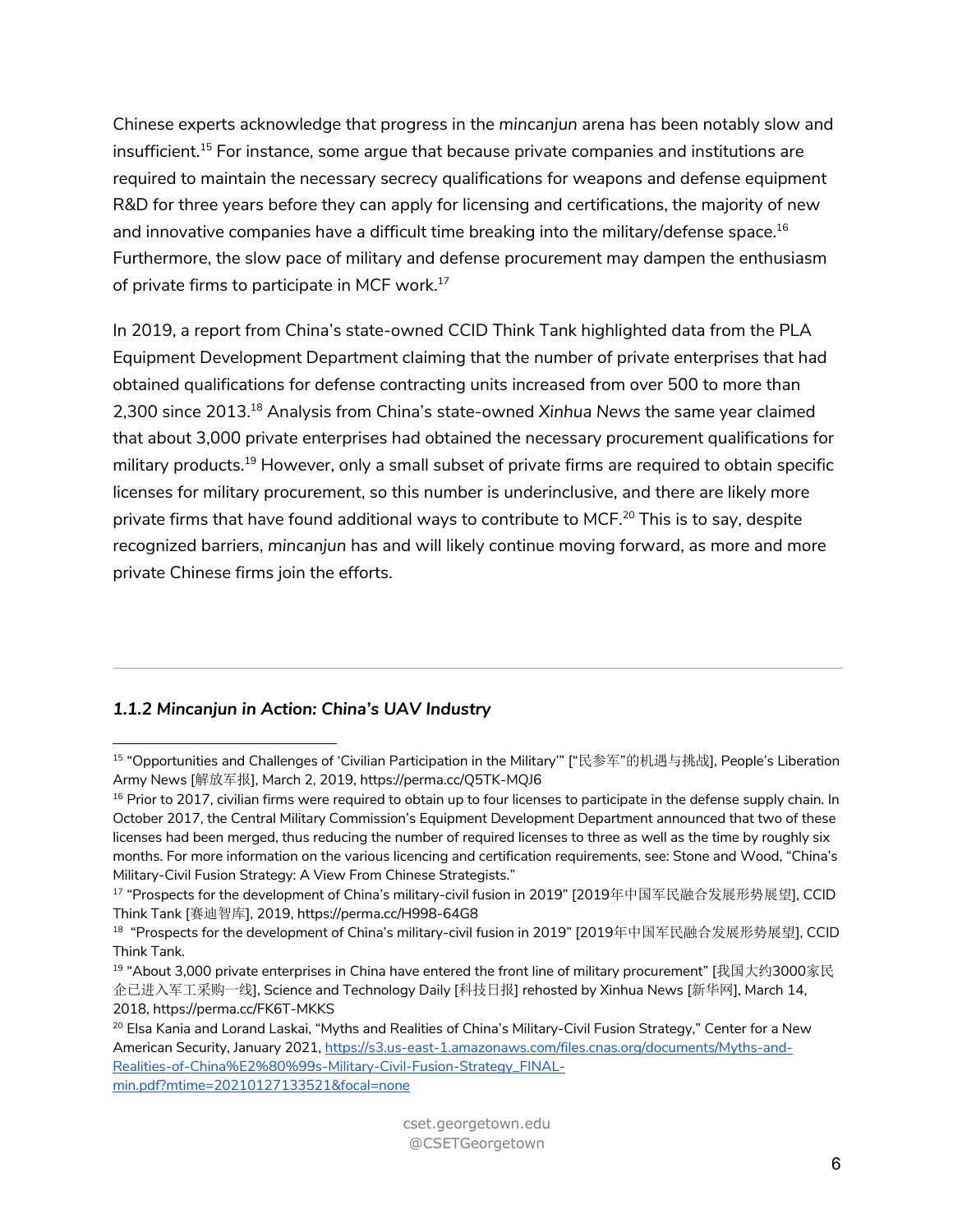As China has sought to become a leader in key emerging technologies with military potential, the country's UAV industry presents an interesting case study of *mincanjun* in action, considering that many key players operating outside the realm of traditional state-owned enterprises have made significant advancements over the past five years. For instance, private firm Ziyan (紫燕) UAV in 2019 exhibited armed swarming drones that it claimed used AI for autonomous guidance, target acquisition, and attack execution. $^{\mathrm{21}}$ 

In a 2019 article from *China Economic Weekly,* UAV company Lingkong Technologies' (羚控科 技) CEO Duan Xiaojun argues that Beijing's MCF policy has greatly promoted the development of China's UAV industry. Moreover, he argues that *mincanjun* has increased the diversity of, and demand for, military UAVs in China. According to Duan, his company has been actively approached by military industry companies interested in cooperating.<sup>22</sup>

*Junzhuanmin* appears to similarly be in its nascent stages. However, several successful examples of "spinning off" have been publicized by the PRC government. In December 2018, the Ministry of Industry and Information Technology (MIIT) published the "Catalog for the Promotion of Military Technology to Civilian Use," highlighting 150 solicited *junzhuanmin* success cases. For instance, one project entitled "Chemical accident safety inspection and rescue vehicle" (化工事故安全检测救援车) claims to be a "military-to-civilian (*junzhuanmin*) high-tech product that can fill the gap in the field of domestic chemical accident rescue vehicles."23 This product was developed by the Shanghai Lingyao Ship Engineering Co., a subsidiary of the 701 Research Institute of China Shipbuilding Industry Corporation, a leading defense state-owned enterprise (SOE).<sup>24</sup>

Furthermore, the "2016 Opinion on the Integrated Development of Economic Construction and National Defense Construction" (关于经济建设和国防建设融合发展的意见) highlighted that PLA

<sup>24</sup> "Company Profile" [公司介绍], Shanghai Lingyao Ship Engineering Co. [上海凌耀船舶工程有限公司], https://perma.cc/K4FZ-Y5ZH

<sup>&</sup>lt;sup>21</sup> "Military and Security Developments Involving the People's Republic of China," U.S. Department of Defense. <sup>22</sup> Cao Xu, "Duan Xiaojun, Chairman of Lingkong Technology: The password of UAV's 'Civilian participation in the military'," [羚控科技董事长段晓军:无人机的 "民参军" 密码], *China Economic Weekly* [中国经济周刊], January 2019. <sup>23</sup> "Notice of the two departments on the issuance of the 'Catalog for the Promotion of Military Technology Transfer to Civilian Use (2018)" [两部门关于印发《军用技术转民用推广目录(2018年度)》的通知], Ministry of Industry and Information Security [工业和信息部] and the State Administration for Science, Technology and Industry for National Defense [国家国防科技工业局], December 5, 2018, https://perma.cc/3QJH-KZMQ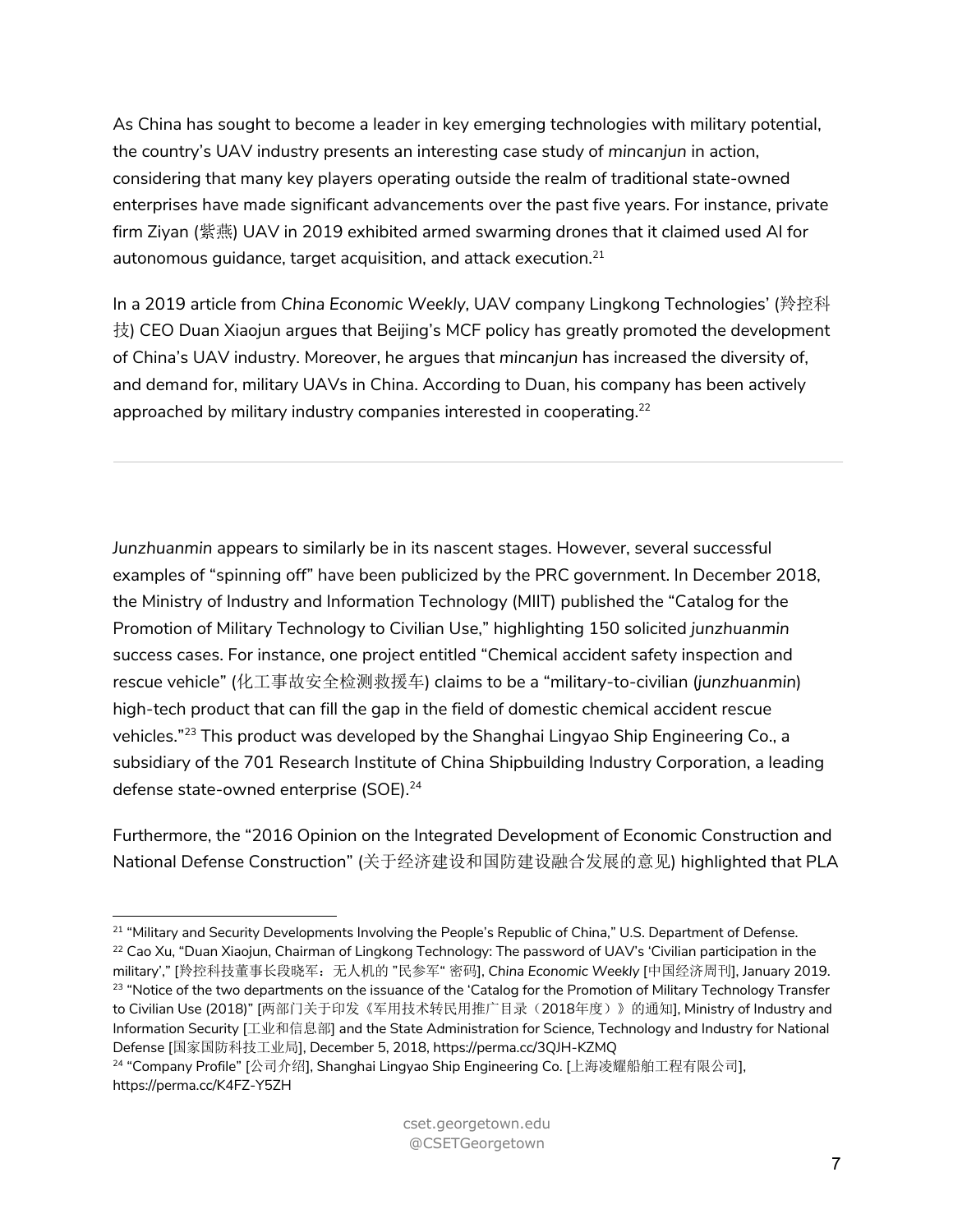should work to declassify patents and make various military technologies available to the broader commercial sector. In response in 2017, the *PLA Daily* announced that the National Defense Intellectual Property Office released 2,346 declassified defense patents to promote the "transformation of defense patents into the civilian field."25 However, gaps still remain. MCF scholar Jiang Luming has claimed that many Chinese defense patents have unrealized commercial potential, often referring to them as "sleeping beauties" (睡美人).<sup>26</sup>

Indeed, as a 2019 analysis from the Academy of Ocean of China points out, the transformation rate of defense science-derived technologies into the commercial space is between 50 and 60 percent in developed countries, but only 15 percent in China.<sup>27</sup> As a whole, progress may appear slow but has nonetheless moved in the desired direction based on MCF strategy goals. Given how massive an undertaking this strategy is, signs of progress are more useful indicators to watch than completion.

# 2. Beijing's MCF Tools

The Chinese government maintains a number of tools at its disposal to further its MCF development strategy. These tools are primarily aimed at finding various ways to bridge the gap between the civilian and defense spaces, which Chinese military experts argue remains a prominent challenge to MCF's realization. This section will cover four specific tools that the PRC uses to advance MCF, including university investment firms, industry alliances, and venture capital firms.

## 2.1 University Investment Firms

In 2017, the CCP Party Secretary of Beijing Institute of Technology Zhao Zhanglu argued that universities should be at the forefront of MCF efforts, and they have indeed carved out an

 $^{25}$  "More than 3,000 national defense patents have been decrypted from over 30 years" [3000全件国防专利30多年来 集中解密], PLA Daily [中国军网], April 3, 2017, https://perma.cc/2FE6-YQLY

<sup>&</sup>lt;sup>26</sup> Stone and Wood, "China's Military-Civil Fusion Strategy: A View From Chinese Strategists;" "Experts suggest deepening MCF--Wake up the military 'Sleeping Beauty' to activate the 'new force' of private enterprises'" [专家建言 军民深度融合——唤醒军工"睡美人"激活民企"生力军"], People's Government of Sichuan Province, October 31, 2016, https://perma.cc/C7QS-ANC8; "More than 3,000 national defense patents have been decrypted from over 30 years" [3000全件国防专利30多年来集中解密], PLA Daily [中国军网].

<sup>&</sup>lt;sup>27</sup> "Suggestions on the development of the military-civil fusion innovation system" [对我国军民融合创新体系发展的建 议], Academy of Ocean of China [中国海洋发展研究中心].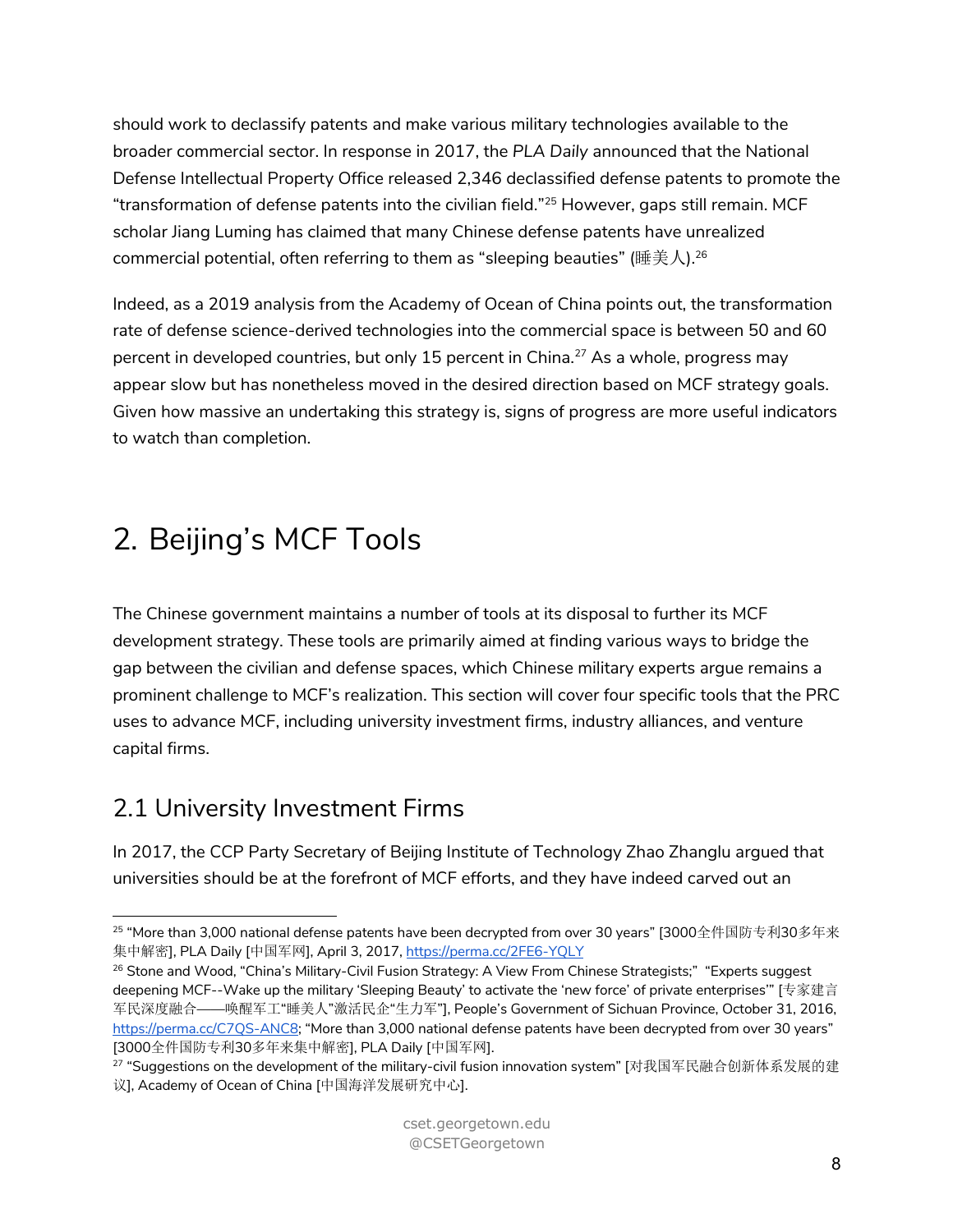important role.<sup>28</sup> More specifically, Chinese universities appear to have more extensive commercial responsibilities and roles than their counterparts in the United States. For instance, many top Chinese universities maintain holding companies that are heavily involved in defense R&D and production. These holding companies, such as Tsinghua Holdings, PKU Resources, and others, are wholly-owned by their respective universities and operate at their behest. The examples below illustrate these relationships. Although U.S. institutions like MIT and others are similarly involved in investment activities, mirror-imaging in this context is problematic, as Chinese universities are much more beholden to Beijing and the Chinese Communist Party (CCP) than their counterparts in the U.S. are to the U.S. government.<sup>29</sup>

#### *2.1.1 Northwestern Polytechnical University*

Northwestern Polytechnical University (NWPU; 西北工业大学), one of China's "Seven Sons of National Defense" currently oversees 10 wholly-owned subsidiaries through its holdings company, Xi'an Northwestern Polytechnical University Asset Management Co. (西安西北工业大 学资产经营管理有限公司).30 One of them, Xi'an Overland Science and Technology Co. (西安沃兰 科技有限责任公司), who specializes in everything from computer software and hardware to chemical and biological products according to NWPU, was added to the Entity List in August 2020 for acquiring and attempting to acquire U.S.-origin items "for a person on the Entity List and in support of programs for the People's Liberation Army."31

Another subsidiary, the Shenzhen Northwest Industrial Technology Research Institute Co. (深圳 市西北工业技术研究院有限公司) is jointly overseen by NWPU and the Northwest Industrial Technology Research Institute (NITRI; 西北工业技术研究院). NITRI was established by the

<sup>29</sup> For instance, in the National Medium to Long-Term Plan for Science and Technology Development (2006-2020), Chinese leadership argues that, to enhance its capacity for indigenous/independent innovation, China must "make full use of the favorable conditions of opening up to the outside world and expand various forms of international and regional S&T cooperation and exchanges." This includes encouraging universities and research institutes to seek out collaborations to establish international joint labs and R&D centers. For more information, see: "Outline of the National Medium to Long-Term Plan for Science and Technology Development (2006-2020)" [国家中长期科学和技 术发展规划纲要], 2006, https://perma.cc/46ZW-FMP9

 $^{28}$  Zhao Zhanglu, "People's daily New Theory: Universities should be on the front line of MCF" [人民日报新论:大学应 战在军民融合的前线], People's Daily [人民日报], March 14, 2017, https://perma.cc/RC2P-6YGF

<sup>&</sup>lt;sup>30</sup> The Seven Sons of National Defense are a group of universities administered directly by the Ministry of Industry and Information Technology. For more information, see: Ryan Fedasiuk and Emily Weinstein, "Universities and the Chinese Defense Technology Workforce," Center for Security and Emerging Technology, December 2020, https://cset.georgetown.edu/research/universities-and-the-chinese-defense-technology-workforce/

<sup>31 &</sup>quot;Xi'an Overland Technology Co., Ltd." [西安沃兰科技有限责任公司], July 29, 2011, https://perma.cc/RYX4-VSFD; "Addition of Entities to the Entity List, and Revisions of Entries on the Entity List," Bureau of Industry and Security, U.S. Department of Commerce via Federal Register, August 27, 2020,

https://www.federalregister.gov/documents/2020/08/27/2020-18909/addition-of-entities-to-the-entity-list-andrevision-of-entries-on-the-entity-list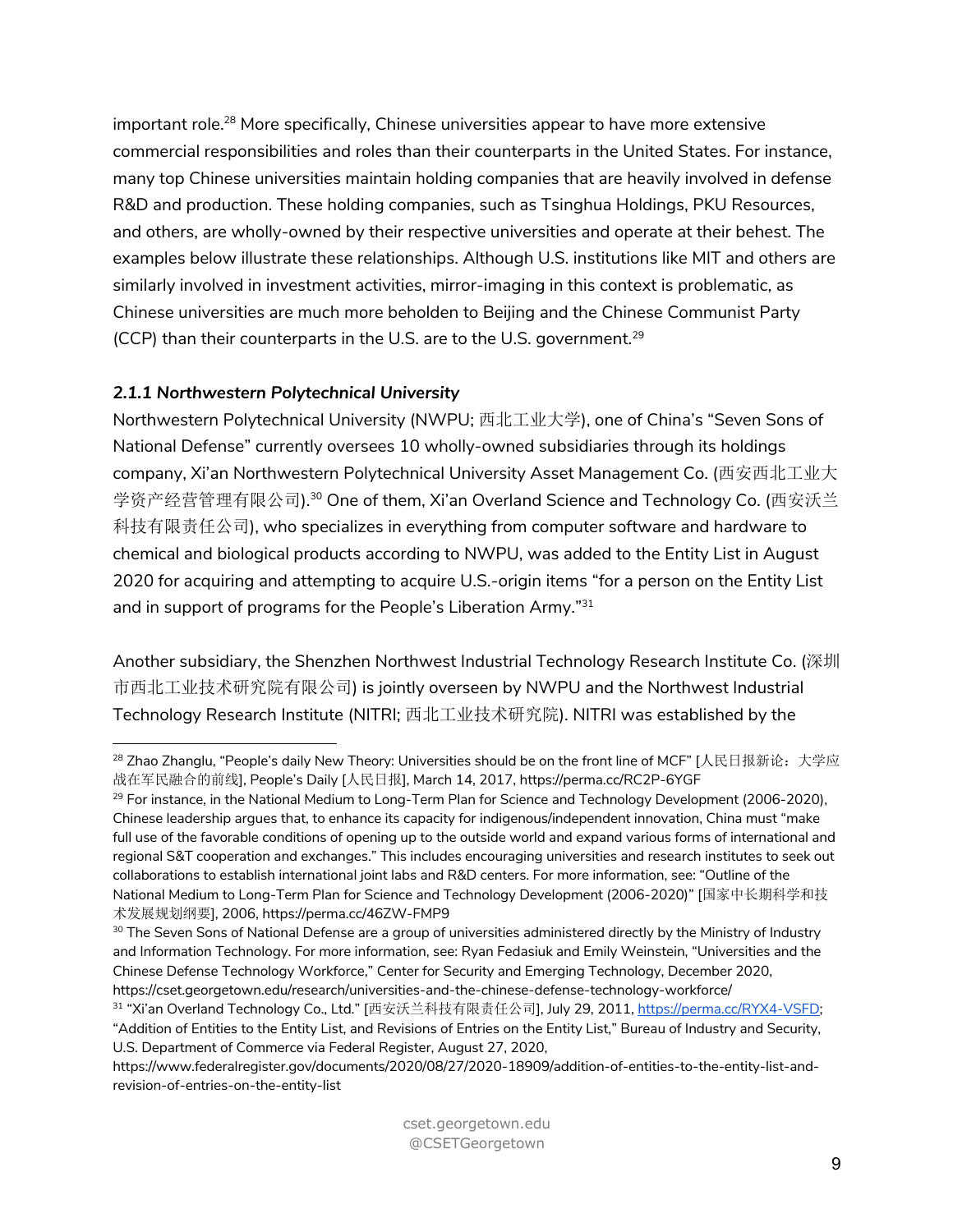Shaanxi Provincial Government, the Xi'an Municipal Government, NWPU, the former Commission for Science, Technology, and Industry for National Defense (COSTIND, now SASTIND), and various military industry companies, according to NITRI's website.<sup>32</sup> The Shenzhen Northwest Industrial Technology Research Institute was formerly co-owned by NWPU and FIYTA Precision Technology Co., a subsidiary of Aviation Industry Corporation of China (AVIC), a leading defense SOE. In 2011, FIYTA transferred its 45 percent shares to NWPU, making the university the sole owner.<sup>33</sup> These linkages illustrate that some Chinese universities are merely a few degrees of separation from Chinese military enterprises and share funding sources and financial interests with key players in China's military-industrial complex.

### *2.1.2 Tsinghua Holdings*

Tsinghua University's Tsinghua Holdings (清华控股) claims on its website that it "actively promotes the transformation and industrialization of Tsinghua University's scientific and technological achievements." Established in September 2003, Tsinghua Holdings is whollyowned by Tsinghua University and operates on a registered capital of 2.5 billion RMB.<sup>34</sup> The company oversees four primary subsidiaries: Tsinghua Tongfang (清华同方), Tsinghua Unigroup (紫光集团), TusHoldings (also known as TusPark; 启迪控股), and Chengzhi Co. (诚志 股份有限公司). The investments made by these subsidiaries arguably help to further MCF by connecting university research to the innovative commercial side of S&T, and by extension, the Chinese defense apparatus.

Tsinghua Tongfang and its subsidiaries act as the intermediary between Tsinghua University research and the defense technology industry. For instance, the company's 2019 annual report states that Tongfang invested in the establishment of Tongfang Huachuang to promote Tsinghua University research in Micro-Electro-Mechanical Systems (MEMS) technology, which it argues will follow the "national strategic needs" and "seize the strategic opportunity of maritime power and further advance the development of the marine defense industry."<sup>35</sup>

The annual report also tracks the activities of Tongfang subsidiary, Tongfang Industry Co. (同方 工业有限公司), which reportedly is "mainly engaged in the technological transformation of

<sup>32</sup> "Introduction to the Northwest Industrial Technology Research Institute" [西北工业技术研究院简介], Northwest Industrial Technology Research Institute website,

https://web.archive.org/web/20170610062218/http://www.nitri.cn/about/index.jsp

<sup>33 &</sup>quot;2012 Annual Report" [2012年度报告], FIYTA Group Co., Ltd. [飞亚达(集团)股份有限公司], 2012, https://perma.cc/3ASL-657Z

<sup>34</sup> "Group Introduction" [集团简介], Tsinghua Holdings [清华控股], https://perma.cc/6GHU-X76L

<sup>35</sup> "Tongfang Co., Ltd. 2019 Annual Report" [同方股份有限公司2019 年年度报告] Tsinghua Tongfang Co., 2019, https://perma.cc/Q5BT-5DZP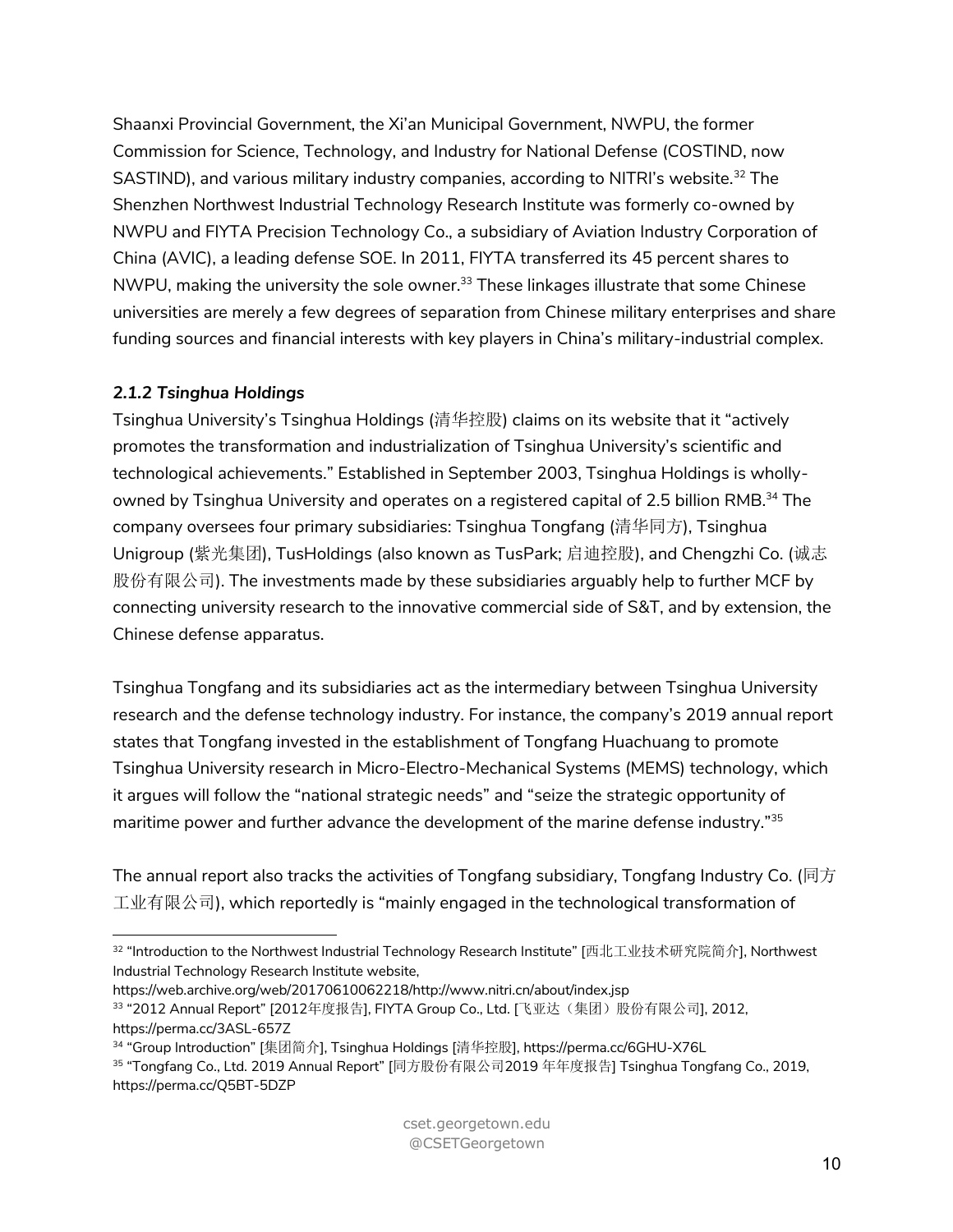Tsinghua University's S&T industry-related projects," and whose products range from high-end communication equipment, marine equipment, ships, nuclear energy applications, commandand-control equipment, high-precision satellite navigation systems, and chemical defense equipment.<sup>36</sup> Moreover, according to Tongfang's 2020 Semi-Annual Report, Tongfang Industry Co.'s sales of designated military products are exempt from value-added tax, $37$  pursuant to the "Notice of the Ministry of Finance and the State Administration of Taxation on Military Products Value-Added Tax" (财政部国家税务总局关于军品增值税政策的通知) and the "Notice of the National Defense Science and Industry Administration on Printing and Distributing the Implementation Measures for Military Products Exemption from Value-Added Tax" (国防科工局 关于印发《军品免征增值税实施办法》的通 知).<sup>38</sup> While it is difficult to measure their success at this stage, these mechanisms are designed with the intent to facilitate the more efficient and rapid transfer of technology to the defense sector as well as provide an incentive to commercial actors to contribute to defense R&D.

## 2.2 MCF Industry Alliances

Alongside university investment firms, China utilizes industry alliances to promote cooperation and dialogue across academia, industry, and the Chinese government. Often focused around a specific sector or technology --for instance, the China Robot Industry Alliance (中国机器人产于 联盟), the 5G Commercial Industry Alliance (5G商用产业联盟), and the Artificial Intelligence Industry Alliance (中国人工智能产业发展联盟)--these alliances act as vehicles to bridge the gap between the defense and commercial spaces. Alliances are primarily led by a Chinese government ministry, office, or military entity, and members usually include a variety of SOEs, commercial firms, universities, and Chinese Academy of Sciences (CAS) affiliates. The following examples provide insight into the role that industry alliances play in China's MCF strategy.

### *2.2.1 Nuclear Industry (Shaanxi) MCF Technology Innovation Industry Alliance*

Established in October 2018 in Shaanxi Province, the Nuclear Industry MCF Technology Innovation Industry Alliance (核工业(陕西)军民融合技术创新产业联盟) was designed to accelerate "cooperation and achievement transformation of production, talent, S&T research,

<sup>36</sup> "Tongfang Co., Ltd. 2019 Annual Report" [同方股份有限公司2019 年年度报告].

<sup>37</sup> "2020 Semi-Annual Report" [2020年半年度报告], Tongfang Co., Ltd. [同方股份有限公司], 2020, https://perma.cc/Q3Z7-VXMS

 $38$  "The deepening of MCF will reshape the procurement of weapons and equipment in the long term" [军民融合深度 推进,长期将重塑武器装备采购], Hua Chuang Securities [华创证券], December 24, 2018, https://perma.cc/QB2X-RHF4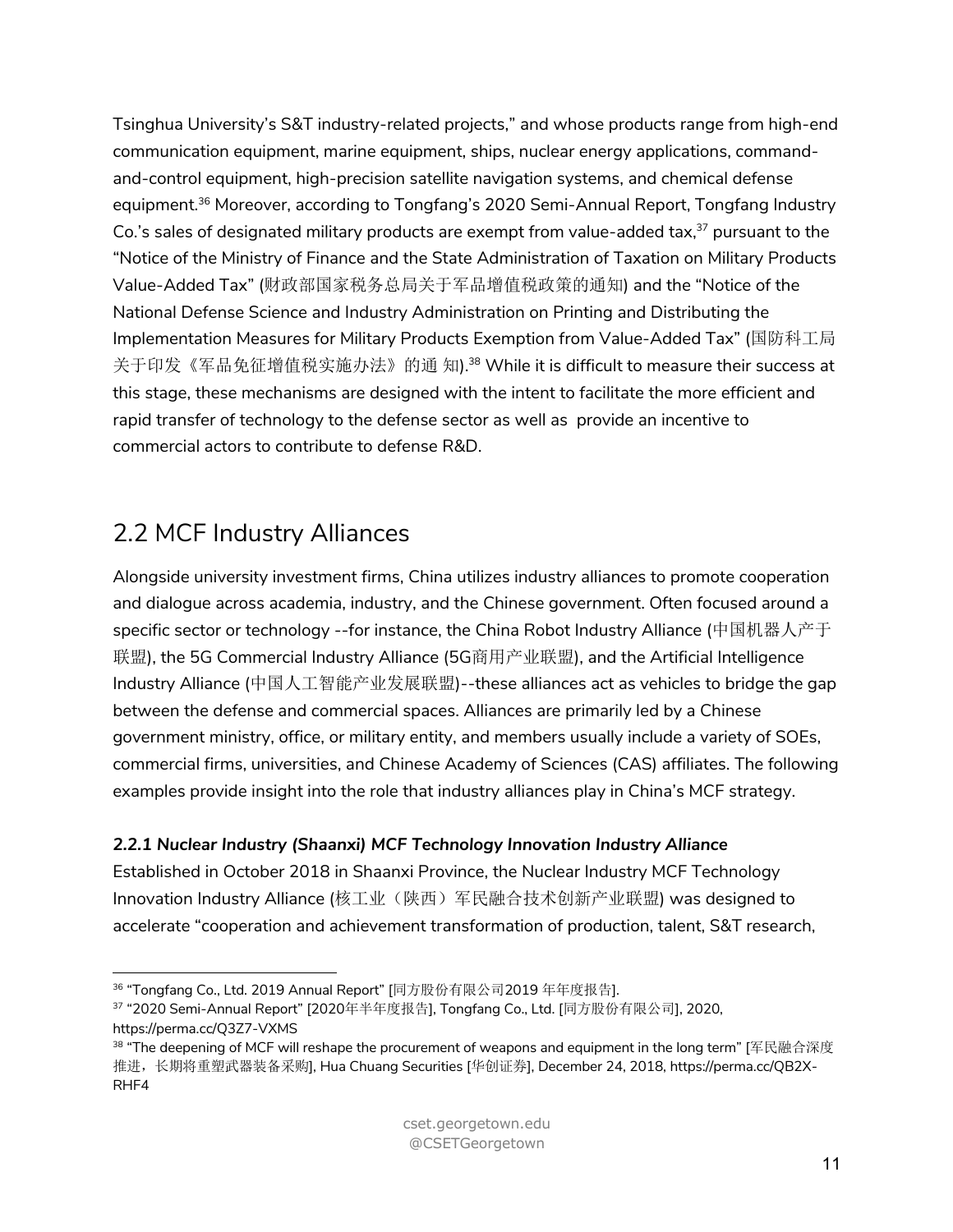and practical applications" between China's nuclear industry enterprises and research institutions. Members of this alliance include prominent civilian universities like Xi'an Jiaotong University, large state-owned firms like China Power Group, in addition to state-owned funding entities like the China National Nuclear Investment Fund and the China Development Bank.<sup>39</sup>

### *2.2.2 Shaanxi University MCF Technology Innovation Alliance*

The Shaanxi University MCF Technology Alliance (陕西高校军民融合科技创新联盟), established in July 2017, aims to bring together universities within Shaanxi Province to coordinate MCF work. The alliance includes top civilian universities like Xi'an Technological University, NWPU, Xi'an Polytechnical University, Xidian University, local vocational schools like the Shaanxi National Defense Vocational and Technical College, as well as leading military research institutions like the PLA Rocket Force Engineering University and the Air Force Engineering University.40 Official announcements state that the opening ceremony for the alliance was held at the Xi'an Weapons Base, a key MCF center jointly formed by Shaanxi Province and defense SOE China North Industries Group Corporation (NORINCO).<sup>41</sup>

### *2.2.3 Sichuan MCF High-Tech Industry Alliance*

Led by state-owned Sichuan Jiuzhou Group,<sup>42</sup> the Sichuan MCF High-Tech Industry Alliance (四川军民融合高技术产业联盟) was stood up in April 2016 with the goal of sharing scientific research resources and promoting the application of dual-use technologies across both military and civilian sectors.<sup>43</sup> Official statements also claim that the alliance aims to implement major national projects in Sichuan and ensure the "smooth completion of scientific research and production of major weapons and equipment."<sup>44</sup> The alliance also houses the "Transfer and

<sup>&</sup>lt;sup>39</sup> "Introduction to the Nuclear Industry (Shaanxi) MCF Technology Innovation Industry Alliance" [核工业(陕西)军 民融合技术创新产业联盟情况介绍], Nuclear Industry (Shaanxi) MCF Technology Innovation Industry Alliance official website, https://perma.cc/63FY-WXD9

<sup>40</sup> "Shaanxi University MCF Technology Innovation Alliance was established" [陕西高校军民融合科技创新联盟成立], Private Education Information Network [民办教育信息网], July 24, 2017, https://perma.cc/3DX4-RXLE; "Shaanxi University MCF Technology Innovation Alliance was established" [陕西高校军民融合科技创新联盟成立], China Daily, July 22, 2017, https://perma.cc/DAH6-LC6J

<sup>&</sup>lt;sup>41</sup> "Alibaba and Ant Group: Involvement in China's Military-Civil Fusion Initiative," RWR Advisory Group LLC, October 2, 2020, https://www.rwradvisory.com/wp-content/uploads/2020/10/RWR-Report-Ant-MilCiv-Fusion-10-2020.pdf

<sup>42</sup> Sichuan Jiuzhou Electric Group Co. is wholly-owned by parent company, Sichuan Jiuzhou Investment Holding

Group, which in turn is wholly-owned by the State-owned Assets Supervision and Administration Commission of Mianyang City. For more information, see: https://perma.cc/U2NX-W535 and https://perma.cc/2TZU-X38L <sup>43</sup> "Sichuan established the MCF high-tech industry alliance" [四川成立军民融合高技术产业联盟], People's Government of Sichuan Province, April 27, 2016, https://perma.cc/WCX6-2SGD

<sup>44</sup> "Sichuan MCF High-Tech Industry Alliance Transfer and Transformation Office was established" [四川军民融合高 技术产业联盟成果转移转化办公室成立], Xinhua News [新华网], November 25, 2018, https://perma.cc/CYZ8-WPZH;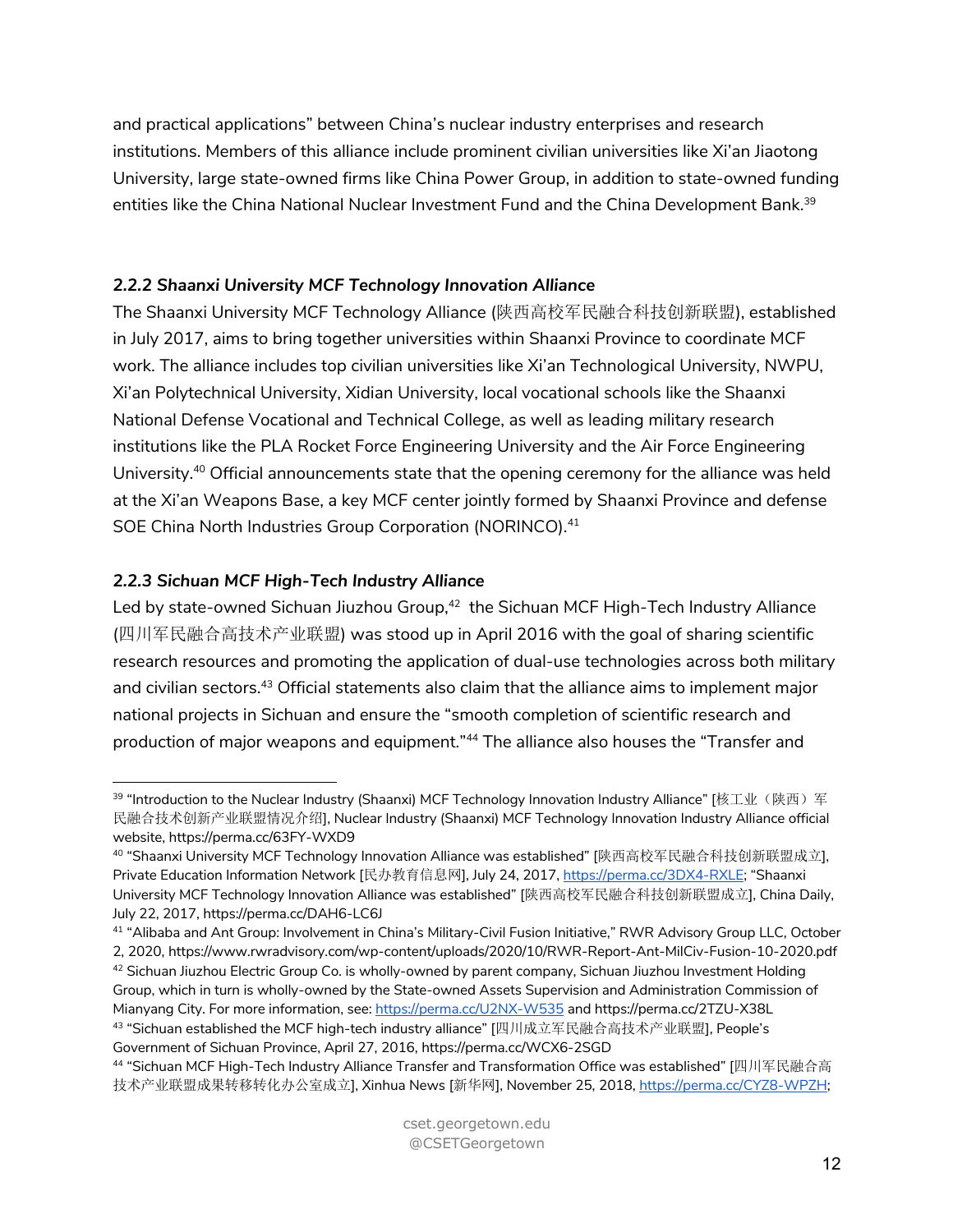Transformation Office" (转移转化办公室), co-sponsored by the University of Electronic Science and Technology's MCF Collaborative Innovation Center (电子科技大学军民融合协同创新中心), that aims to further strengthen technological cooperation and exchange between research entities in Sichuan and the local military-industrial complex.<sup>45</sup>

It is important to note that the alliance's leader, Sichuan Jiuzhou Group, is headquartered in Mianyang, Sichuan.46 Mianyang is sometimes described as a "Highland of MCF Innovation" and is considered a node of defense innovation.<sup>47</sup> The city is also home to the China Academy of Engineering Physics, the country's leading nuclear weapons research facility,<sup>48</sup> as well as the Mianyang High-Tech City (四川绵阳科技城), a MCF demonstration base.49 MCF demonstration bases are the result of Chinese government efforts to cluster relevant high-tech parties in specific locations to foster development and spur technical innovation by creating sustainable linkages between research institutions and universities, SOEs, commercial enterprises, and funding resources. The Chinese government has set up MCF demonstration bases, like the Mianyang High-Tech City, to foster development and spur technological innovation by bringing together research institutions and universities, SOEs, commercial enterprises, and funding resources in a single location.50

# 2.3 MCF Venture Capital

In addition to industry alliances and university investment firms, Beijing is actively working to develop more funding mechanisms for MCF development. The 13th Five-Year MCF Plan calls

<sup>&</sup>quot;Chengdu Full Search: Sichuan MCF High-Tech Industry Alliance Transfer and Transformation Office was established in Chengdu" [成都全搜索: 四川军民融合高技术产业联盟成果转移转化办公室在蓉成立], University of Electronic Science and Technology [电子科技大学], November 25, 2018, https://perma.cc/Z8EG-QTRG  $^{45}$  "Sichuan MCF High-Tech Industry Alliance Transfer and Transformation Office was established" [四川军民融合高

技术产业联盟成果转移转化办公室成立], Xinhua News [新华网]; "Chengdu Full Search: Sichuan MCF High-Tech Industry Alliance Transfer and Transformation Office was established in Chengdu" [成都全搜索:四川军民融合高技 术产业联盟成果转移转化办公室在蓉成立], University of Electronic Science and Technology [电子科技大学]. <sup>46</sup> "Company profile" [公司概貌], Sichuan Jiuzhou Electronics Group [四川九州电子科技股份有限公司], https://perma.cc/N7ZU-MWZX

<sup>&</sup>lt;sup>47</sup> Alex Stone and Peter W. Singer, "China's Military-Civil Fusion Strategy: What to Expect in the Next Five Years," DefenseOne, February 18, 2021, https://www.defenseone.com/ideas/2021/02/china-military-civil-fusion-strategynext-five-years/172143/

<sup>48</sup> Lorand Laskai, "In Drive for Tech Independence, Xi Doubles Down on Civil-Military Fusion," Jamestown Foundation China Brief, May 9, 2018, https://jamestown.org/program/in-drive-for-tech-independence-xi-doubles-down-on-civilmilitary-fusion/

<sup>49</sup> Laskai, "In Drive for Tech Independence, Xi Doubles Down on Civil-Military Fusion;" Levesque and Stokes, "Blurred Lines: Military-Civil Fusion and the 'Going Out" of China's Defense Industry."

<sup>&</sup>lt;sup>50</sup>Levesque and Stokes, "Blurred Lines: Military-Civil Fusion and the 'Going Out" of China's Defense Industry."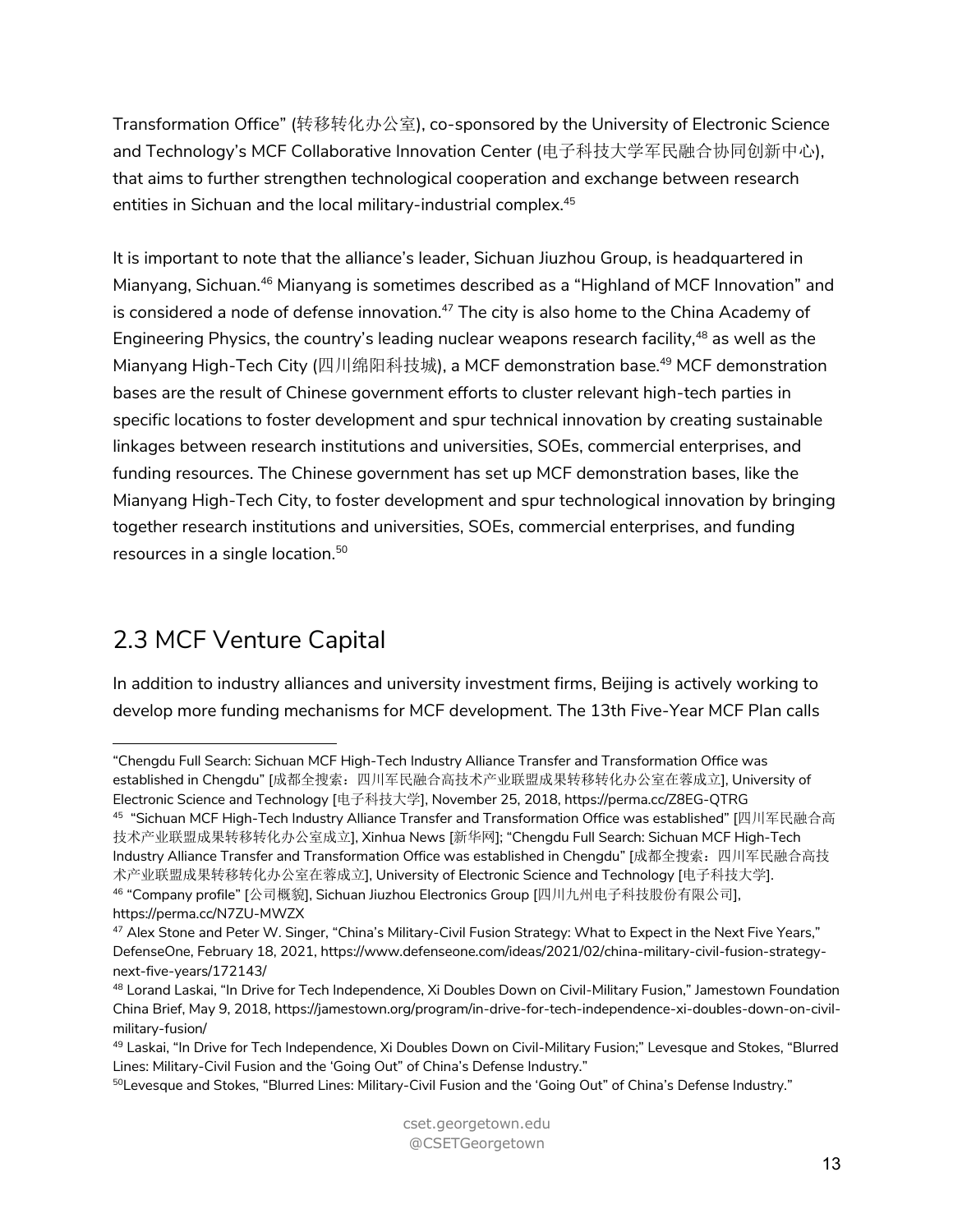for central and local governments to increase investment in MCF S&T efforts, and encourages financial funds and private capital to enter into the MCF investment field.51 Moreover, the 2017 "Opinions on the In-Depth Development of MCF" (hereinafter referred to as "2017 Opinions;" 军民融合深度发展的意见) argues for the expansion of investment and financing channels for MCF, including the establishment of a national defense technology MCF investment fund, which was eventually stood up in 2018.<sup>52</sup>

#### *2.3.1 National MCF Industry Investment Fund*

The National MCF Industry Innovation Fund (国家军民融合产业投资基金) was initiated in 2018 by the Ministry of Finance and the State Administration for Science, Technology, and Industry for National Defense (SASTIND) in 2018 with the intent of providing funding to support the overall development of China's domestic MCF development efforts. The fund is currently operating on a total scale of 150 billion RMB with an initial phase of 56 billion RMB as of September 2020.<sup>53</sup> In addition to the Ministry of Finance, the fund's shareholders include several major Chinese defense SOEs, including AVIC, China Electronics Technology Corporation (CETC), China Shipbuilding Industry Corporation, China National Nuclear Corporation, NORINCO, China Aerospace Science and Technology Corporation (CASC), China Aerospace Science and Industry Corporation (CASIC), Aero Engine Corporation of China, as well as the China Academy of Engineering Physics.<sup>54</sup>

### 2.4 Talent

Beyond the aforementioned three MCF tools, talent plays an important role in how Beijing views MCF development. The "2017 Opinions" calls for the construction of a "national defense S&T talent team" that utilizes "superior whole-of-society educational resources" from military units, industry, and related colleges and universities.55 CSET research from December 2020 highlights the important role that universities, especially the "Seven Sons of National Defense," play in enhancing China's defense talent base. Using 2019 graduate employment data from

<sup>51</sup> Translation of "The 13th Five-Year Special Plan for S&T Military-Civil Fusion Development" ["十三五"科技军民融合 发展专项规划], Center for Security and Emerging Technology.

<sup>52</sup> "Opinions on the In-Depth Development of Military-Civil Fusion" [军民融合深度发展的意见], General Office of the State Council on Promoting the National Defense Technology Industry [国务院办公厅关于推动国防科技工业]. <sup>53</sup> "AVIC Innovation Capital made a business visit to the National MCF Fund" [中航创新资本赴国家军民融合基金进行

业务拜访], AVIC Innovation Capital [中航创新资], September 15, 2020, https://perma.cc/R2Q9-H643

<sup>54</sup> https://perma.cc/FN2B-YKZ9

<sup>55</sup> https://perma.cc/U69Y-CX4G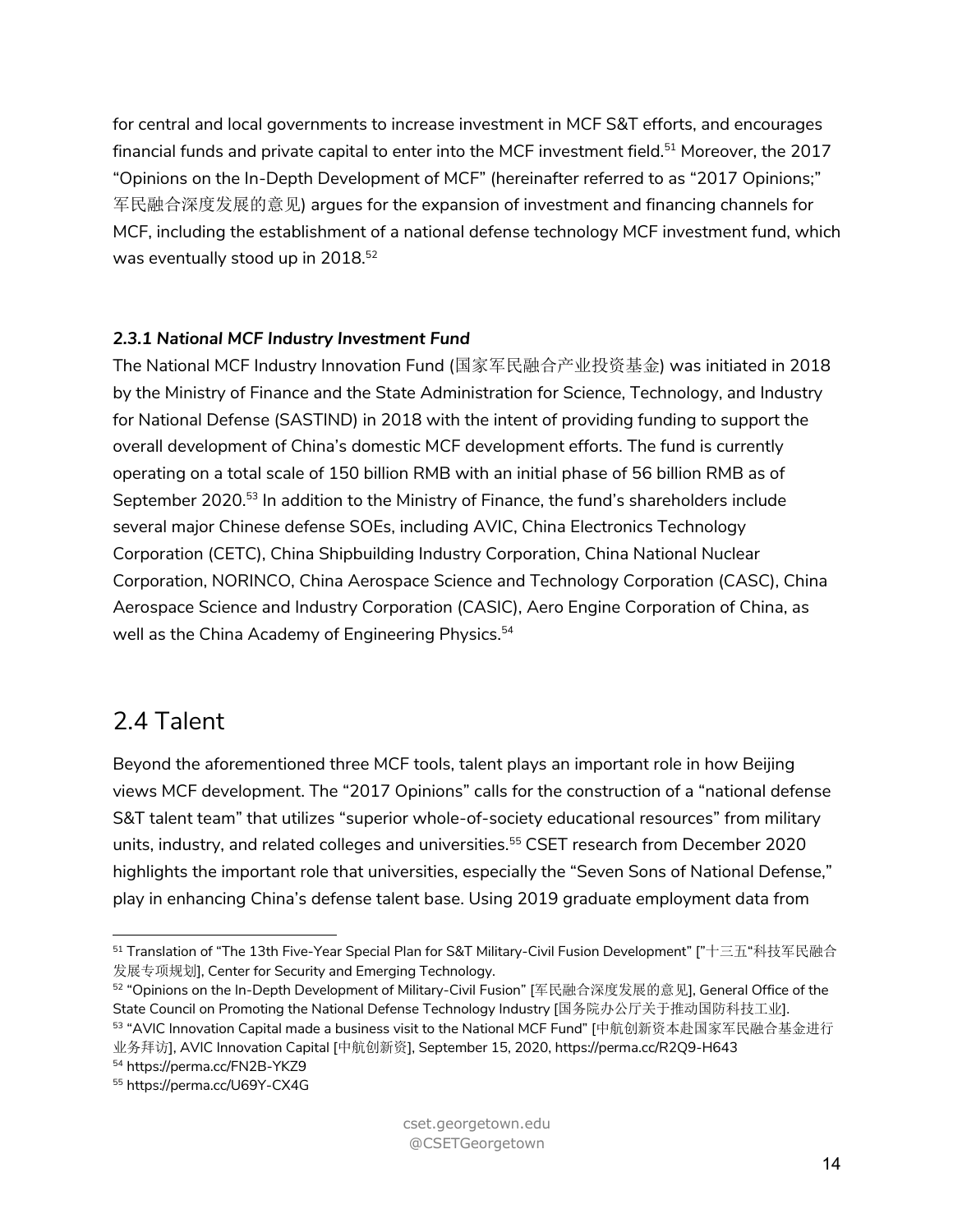elite Chinese universities, we found that Chinese defense SOEs directly hired 6,000 graduates from 29 leading Chinese universities, and three quarters of these graduates were recruited from "Seven Sons" universities, thus demonstrating *mincanjun* in action.56 In other words, talent recruitment is a top priority for Beijing, and there are several mechanisms by which Chinese leadership goes about recruiting and training talent to contribute to MCF efforts, including the following two examples.

#### *2.4.1 The National Defense S&T Scholarship*

China's National Defense S&T Scholarship (国家科技奖学金), established in 2005, aims to support Chinese students studying in national defense S&T disciplines within Chinese domestic universities. The program is overseen by the Ministry of Industry and Information Technology and provides 2,000 awards annually--1,200 to undergraduates, 700 to Masters students, and 100 to PhD students. Students received 10,000 RMB per academic year. Moreover, following graduation, students are required to work in China's defense S&T industry for a minimum of five years.<sup>57</sup>

As part of this scholarship, different universities across China are given different "demand plans" that outline the number of positions open for various positions at defense industry partners. For instance, in 2020, Beijing Institute of Technology had 152 openings, including an opening in mechanical engineering for AVIC's Shenyang Aircraft Industry Group, an opening in computer science for China Shipbuilding Industry Corporation's 716 Research Institute, openings in mechanical and electrical engineering for at the China Academy of Engineering Physics' Institute of Nuclear Physics and Chemistry, among others.<sup>58</sup> Beyond BIT, in 2019, Lanzhou University had 14 open positions primarily aimed at serving China's nuclear industry players, including China National Nuclear Corporation (CNNC) subsidiaries Lanzhou Uranium Enrichment Co. and Hainan Nuclear Power.<sup>59</sup>

As similar as this program may sound to U.S. programs like the Boren or Pickering Fellowships, there are certain aspects of this scholarship program that differentiate it from U.S. equivalents. For instance, the National Defense S&T Scholarship guidelines state that those "who are not firm in their political stance, have anti-Party or anti-socialist remarks or behaviors, or those who participate in illegal organizations" will be regarded as having breached their contract. In

<sup>56</sup> https://cset.georgetown.edu/research/universities-and-the-chinese-defense-technology-workforce/

<sup>57</sup> https://chinatalenttracker.cset.tech/; https://perma.cc/KE5F-H5CG

<sup>58</sup> From author's dataset.

<sup>59</sup> From author's dataset.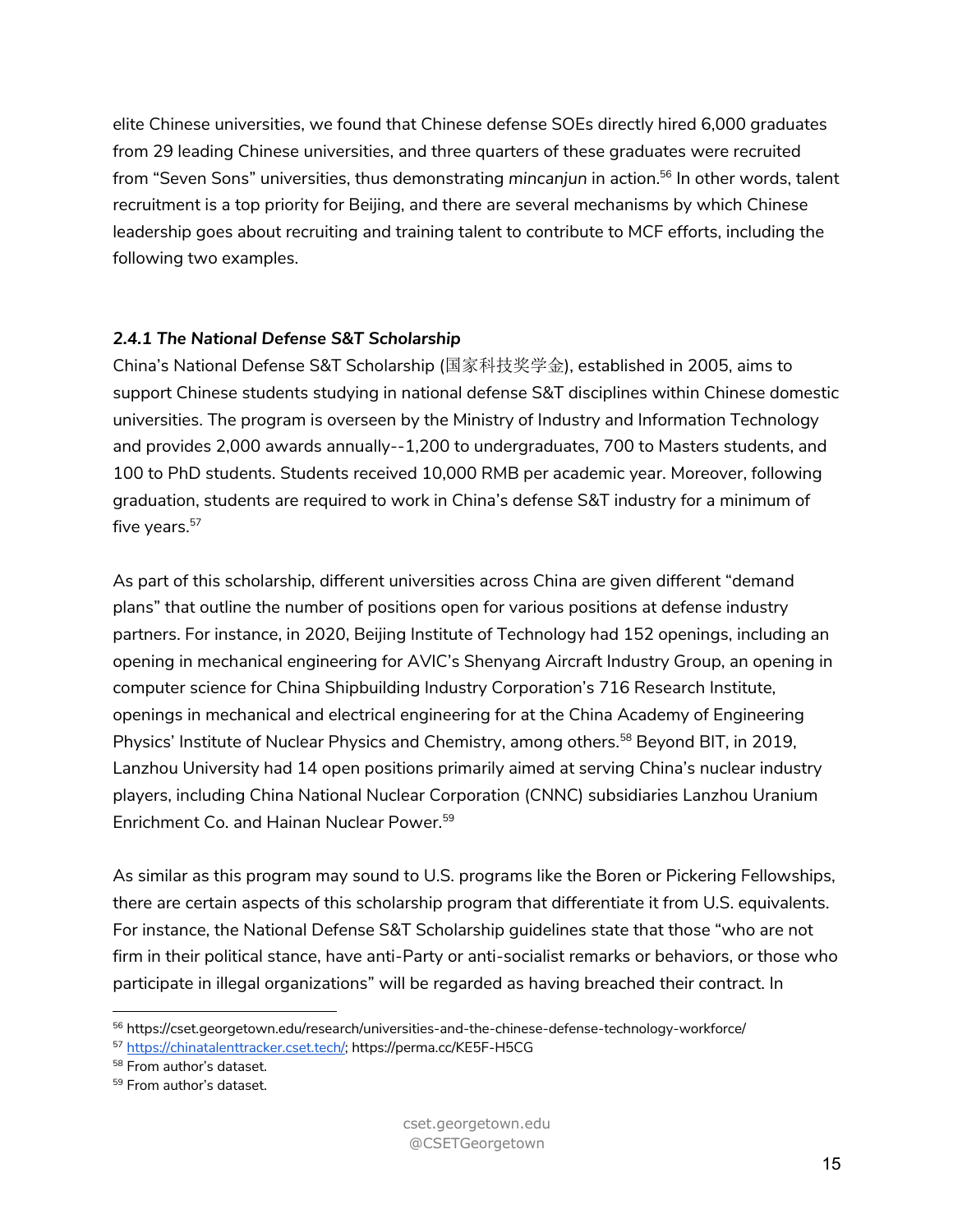addition, one of the requirements to apply includes "loving the motherland, supporting the leadership of the Chinese Communist Party."<sup>60</sup> Similar U.S. programs have no such allegiance requirements.

#### *2.4.2 MCF Vocational Training*

Beyond China's "double first-class"<sup>61</sup> universities, the Chinese government has been working to improve MCF capabilities at the vocational education level to increase the number of technically-skilled personnel. A 2019 report from the Ministry of Education writes that vocational schools are becoming a "backbone force" in the implementation of the MCF development strategy, building on previous efforts to encourage more recent high school graduates, veterans, and migrant workers to apply for vocational training programs.<sup>62</sup>

Hebei Province's Xingtai Polytechnic College (XPC; 邢台职业科技学院) is often touted as an example of MCF success in the vocational education space. The Ministry of Education states that XPC has made educational advances in the fields of military equipment maintenance and repair, special vehicle modification, military outdoor equipment, and smart sensors.<sup>63</sup> While XPC was formerly a technical college under the PLA's former General Logistics Department from 1979-1991, it is currently largely a civilian institution, illustrating the growing overlap between civilian and defense institutions.64

# 3. Policy Recommendations

It is clear that Beijing is dedicated to its pursuit of MCF. Moving forward, MCF will remain a key piece of China's development strategy and will continue to shape how it interacts with the United States and the rest of the world. MCF has yet to achieve its desired endpoint in China,

<sup>60</sup> "Measures for the Administration of National Defense Science and Technology Scholarships" [国防科技奖学金管理 办法], Harbin Institute of Technology, December 2020, https://perma.cc/KE5F-H5CG

 $61$  The "double first-class universities" (双一流大学) are a group of 42 universities that the Chinese government deems "world-class." This list represents the culmination of the National 211 (211工程) and 985 Projects (985工程), both of which aimed to improve the international standing of Chinese universities. The list of "double first-class" universities can be found here: "List of 'Double First Class' Construction Universities" ["双一流"建设高校名录], Ministry of Education, December 6, 2017, https://perma.cc/4BEX-PLLD

<sup>&</sup>lt;sup>62</sup> "Create standards and paradigms for higher vocational MCF education" [打造高职军民融合教育标准与范式], Ministry of Education, October 22, 2019, https://perma.cc/GW8W-JXGJ

<sup>63</sup> "Create standards and paradigms for higher vocational MCF education" [打造高职军民融合教育标准与范式], Ministry of Education.

<sup>&</sup>lt;sup>64</sup> "School introduction" [学院简介], Xingai Polytechnic College [邢台职业技术学院], http://www.xpc.edu.cn/xxgk/xyjj.htm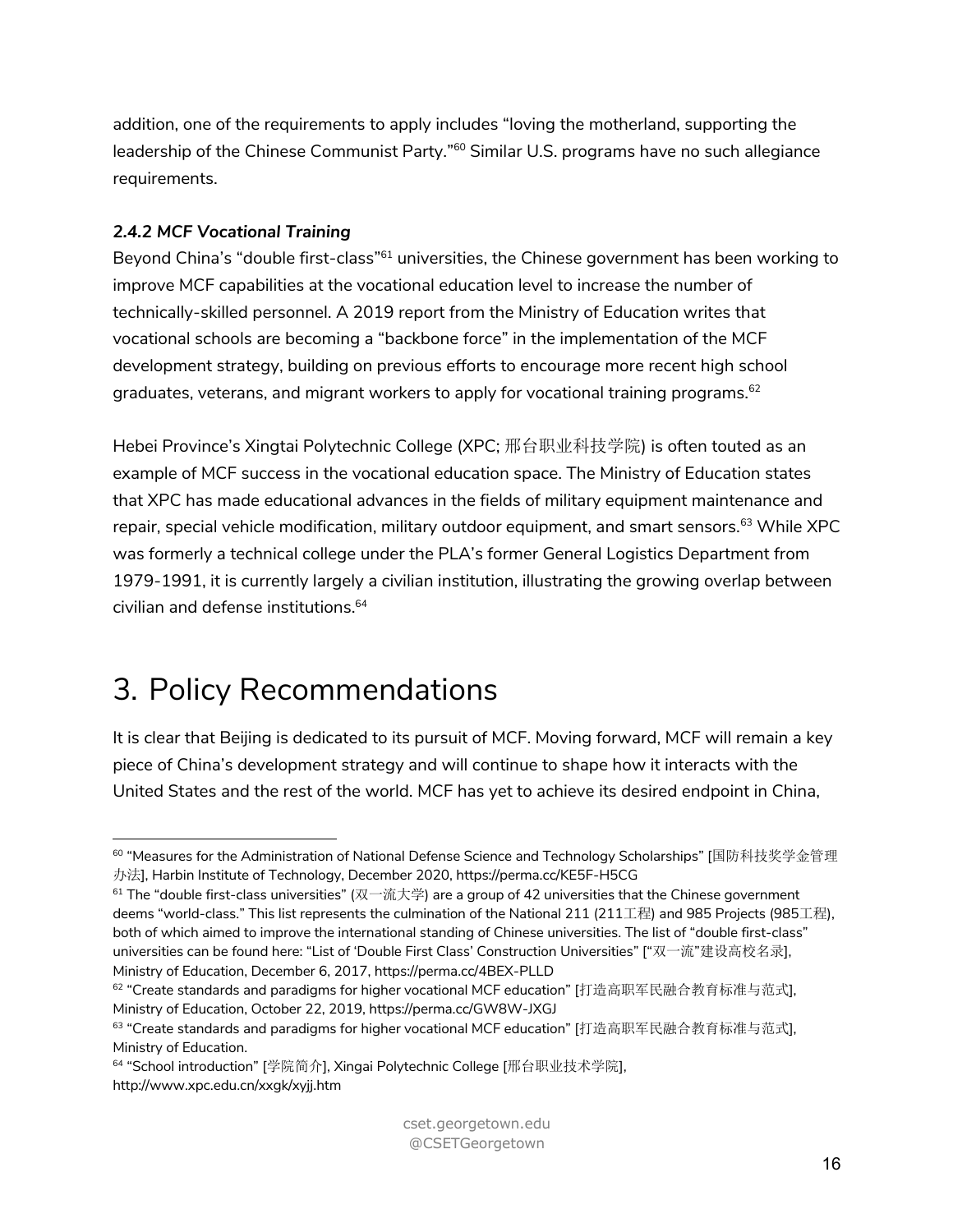and it will continue to experience internal growing pains and bureaucratic struggles over the next few decades as China works to adjust in response to broader changes and events in the global system, like the COVID-19 pandemic. However, even without operating at full capacity, MCF poses a unique and significant challenge to the United States and our allies.

As President Biden's administration develops its policy towards China, it will be critical for policymakers to articulate their goals from the start. Policies designed with the desired endstate of crippling or changing Chinese behavior will look very different from policies aimed at enhancing and promoting U.S. assets and competitiveness. Thus, in order to enact effective policy, the Biden administration must have a clear understanding of its desired trajectory for U.S.-China relations.

Many aspects of the Chinese system are inherently different from that of the United States. Anna Puglisi in 2020 wrote that the U.S. and China are not playing the same game, and that the assumptions made by U.S. entities in agreeing to collaborate with China--i.e. Rule of law, market-driven competition, and accepted international scientific norms--are often challenged or ignored based on different norms of behavior and desired outcomes in China.<sup>65</sup> Recognizing these differences will allow U.S. academia and industry to more effectively navigate collaborations with Chinese counterparts.

Instead of trying to incentivize changes within China, the Biden administration should work to bolster our own ability to mitigate the challenges posed by China while promoting collaboration where necessary and beneficial. The United States should avoid policies aimed at crippling or changing Chinese government strategies and commercial behavior. Although carrots and sticks may seem like viable options, China has demonstrated time and time again that they are willing to make surface-level changes to appease an international audience while continuing to pursue their own agenda.

In addition to the policy recommendations below, the U.S. government should continue working with allies to handle MCF-related issues multilaterally. Ongoing efforts like the Quad Critical and Emerging Technology Working Group will be crucial to tackling China's efforts at supply chain disruption, as well as Beijing's push to establish its own technology standards globally.<sup>66</sup> Moreover, attempts like the Biden administration's recent "Steps to Bolster Registered

<sup>65</sup> Anna B. Puglisi, "The Myth of the Stateless Global Society," *Beyond Espionage: China's Quest for Foreign Technology*, September 2020.

<sup>&</sup>lt;sup>66</sup> "Fact Sheet: Quad Summit," White House, March 12, 2021, https://www.whitehouse.gov/briefingroom/statements-releases/2021/03/12/fact-sheet-quad-summit/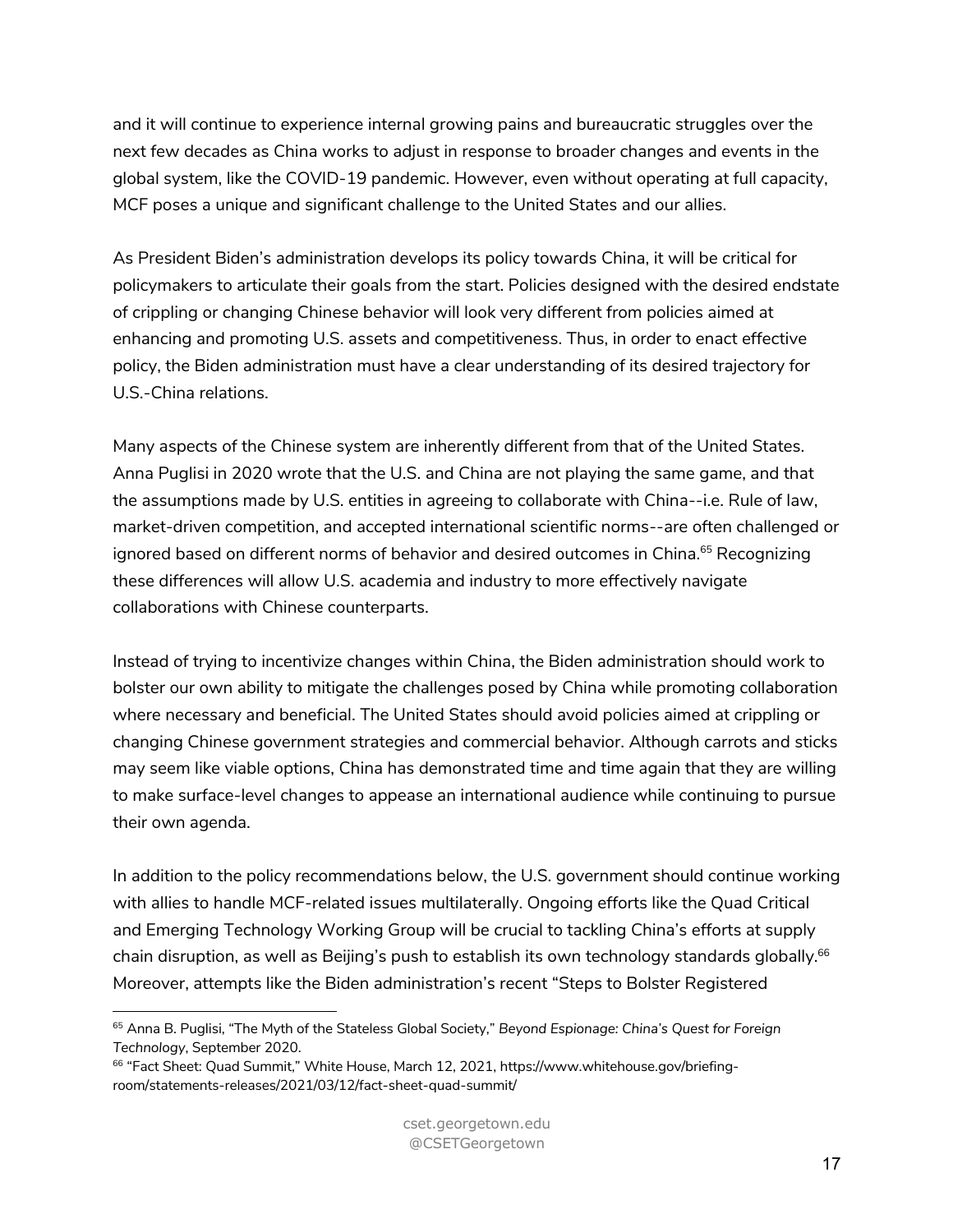Apprenticeships" and Congress' "Global Leadership in Advanced Manufacturing Act," among others, could go a long way in bolstering the U.S.' domestic technology and talent capabilities, putting us in a position to outcompete China solely based on our own prowess.<sup>67</sup>

To conclude my analysis, I propose the following recommendations for U.S. policy:

### *3.1 Establish an interagency working group within the U.S. government to increase awareness of China's MCF efforts and ensure that various departments and agencies are equipped to make effective policy within their individual jurisdictions.*

MCF is a moving target, and relevant parties inside the U.S. government will need to find ways to keep themselves up to date on developments associated with MCF. An interagency working group on MCF and related issues would allow various parts of the U.S. government to come together to ensure that there is not only a common understanding of the challenges and risks that the U.S. government faces, but also collaboration in devising the most viable tools to mitigate those risks.<sup>68</sup>

This interagency working group would be required to meet on a regular basis to discuss new MCF developments and trends, larger trends in Chinese domestic politics, and updates on how various U.S. government offices and departments have been handling MCF-related issues as of late. In addition, requiring this interagency working group to create deliverables for U.S. government employees would go a long way in promoting understanding of China's MCF strategy beyond the scope of those directly involved. These should likely come on a quarterly basis to ensure that findings are kept up to date, and the release of each quarterly deliverable could come with an unclassified executive summary to be published for public consumption.

Furthermore, given the wide-ranging nature of China's MCF strategy, the U.S. government must be equipped to understand and tackle MCF from different angles. Although some have

<sup>67 &</sup>quot;Fact Sheet: Biden Administration to Take Steps to Bolster Registered Apprenticeships," White House, February 17, 2021, https://www.whitehouse.gov/briefing-room/statements-releases/2021/02/17/fact-sheet-bidenadministration-to-take-steps-to-bolster-registered-apprenticeships/; "S.1427 - Global Leadership in Advanced Manufacturing Act of 2019," U.S. Senate, https://www.congress.gov/bill/116th-congress/senate-bill/1427  $68$  An attempt at standing up a similar working group took place in the previous administration; however, its mission went beyond technology transfer and MCF issues, and it is unclear if the group will continue under the Biden administration. For more information, see: "Acting Secretary Wolf Establishes China Working Group to Address Intensifying Threat," Department of Homeland Security, July 24, 2020,

https://www.dhs.gov/news/2020/07/24/acting-secretary-wolf-establishes-china-working-group-addressintensifying-threat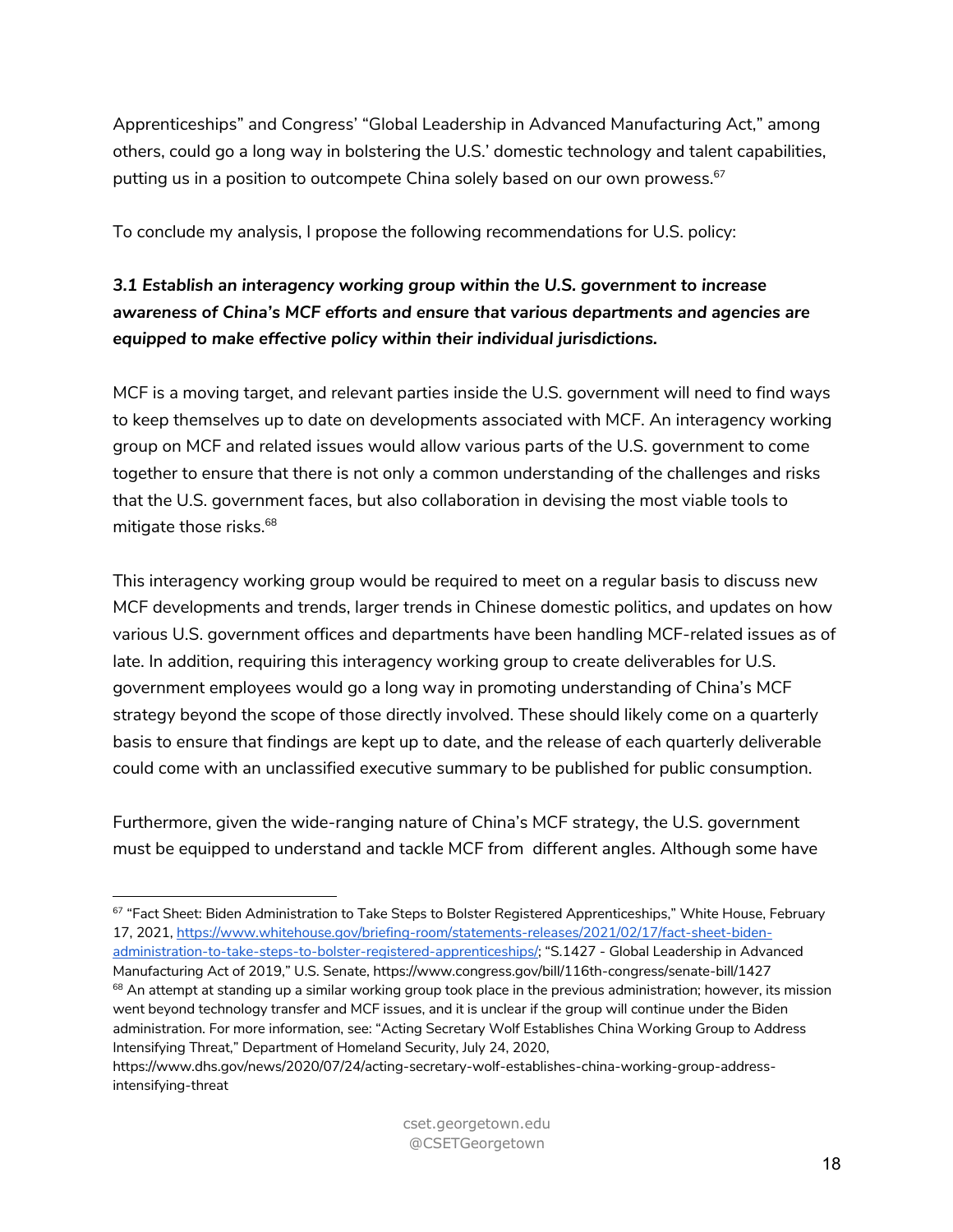called for creating a unified definition of MCF across the U.S. government, I believe that this would cripple government departments' ability to deal with MCF within their own jurisdictions. Additionally, considering again the vast nature of MCF, it would be nearly impossible to come up with a concise yet actionable definition for all of the U.S. government to use. A working group like the one I've proposed would facilitate interagency discussion and cooperation and assist in ensuring that U.S. government agencies are working in concert.

### *3.2 Create a repository of open-source due diligence materials that can be used by academia and industry to allow them to make more informed decisions about collaborations and interactions with Chinese counterparts.*

Last year, CSET research identified several prominent U.S. tech firms that were potentially inadvertently aiding China's military modernization efforts through their subsidiaries' relationships with defense-affiliated universities in China. For instance, U.S. chip design firm Synopsys apparently hosted an advanced semiconductor design training session at the PLA's National University of Defense Technology, according to China's Ministry of Education.<sup>69</sup> U.S. industry and academia may therefore be in need of more resources to conduct due diligence operations, particularly as they relate to interactions with Chinese entities. However, some instances may reveal that a dearth of information is not necessarily the problem at hand.

It is important to note that problematic interactions between U.S. entities and Chinese entities linked to the government and more specifically, the PLA, reflect both a resource problem and a financial problem. In many instances, U.S. universities and companies lack the time or Chinese language resources to conduct proper due diligence before entering into cooperation agreements. For instance, additional CSET research demonstrates that Chinese entities are more likely to omit or obfuscate information in English language sources than they are in Chinese.<sup>70</sup> This justifies the need for a catalogue or repository that can provide the Chinese language and area studies background necessary for U.S. firms and universities to make informed judgements. The need for these resources have similarly been articulated by CSET's William Hannas and Huey-Meei Chang, as well as the China Strategy Group.<sup>71</sup>

<sup>&</sup>lt;sup>69</sup> Fedasiuk and Weinstein, "Universities and the Chinese Defense Technology Workforce."

<sup>&</sup>lt;sup>70</sup> Ryan Fedasiuk and Emily Weinstein, "Overseas Professionals and Technology Transfer to China," Center for Security and Emerging Technology, July 21, 2020, https://cset.georgetown.edu/research/overseas-professionalsand-technology-transfer-to-china/; "Dewey Murdick, Daniel Chou, Ryan Fedasiuk, and Emily Weinstein, "The Public AI Research Portfolio of China's Security Forces," (forthcoming).

<sup>&</sup>lt;sup>71</sup> William Hannas and Huey-Meei Chang, "China's STI Operations: Monitoring Foreign Science and Technology Through Open Sources," Center for Security and Emerging Technology, January 2021,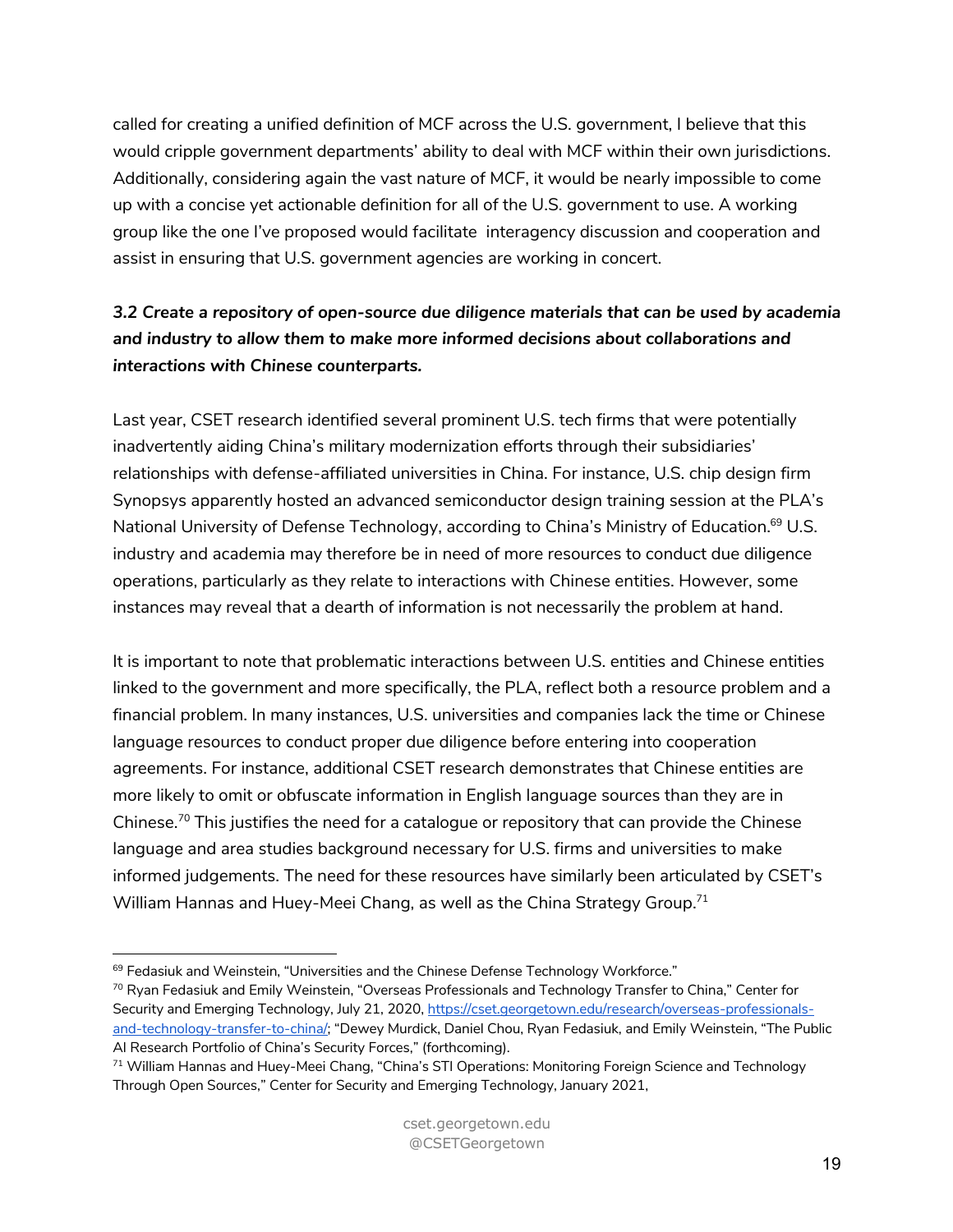On the other hand, in other instances like the alleged Synopsys case, the problematic aspects of the collaboration appear more obvious, even to untrained eyes, suggesting that some U.S. institutions are willing to overlook potentially controversial elements of Chinese collaborations in favor of financial gains or market advantages. In this instance, no amount of due diligence materials are likely to sway opinions on collaboration. However, the existence of due diligence materials can help to weed out instances of "I didn't know any better" and separate those who truly were unaware of the issues and those who chose to ignore them.

### *3.3 Provide the Securities and Exchange Commission (SEC) with Chinese language and area studies resources to assist in auditing and assessing Chinese firms listed on U.S. stock exchanges.*

In order to assist the SEC in handling U.S.-listed Chinese firms, the SEC should stop putting the onus on the Chinese government to provide the necessary information and materials for audits and investigations. Instead, the SEC should have its own in-house Chinese language and area studies capabilities to conduct investigations and assess the accuracy of information provided by China. This expertise will also allow the SEC to make more nuanced assessments of connections to the Chinese military-industrial complex in audits and investigations.

The previous administration sought to tackle some of the issues associated with Chinese firms operating in the United States, as well as U.S. investment in Chinese firms with close ties to the Chinese military-industrial complex. Although moves like the January 2021 Executive Order 13974 and the "Holding Foreign Companies Accountable Act" are promising first steps, both come with side effects that could potentially harm U.S. competitiveness.<sup>72</sup>

First, attempting to designate Chinese companies as "Chinese Communist Military Companies" (CCMCs) or "Chinese Military Companies" (CMCs), as designated in the NDAA's Section 1237,

https://cset.georgetown.edu/research/chinas-sti-operations/; "Asymmetric Competition: A Strategy for China & Technology," China Strategy Group.

<sup>&</sup>lt;sup>72</sup> Executive Order 13974, entitled "Amending Executive Order 13959Addressing the Threat From Securities Investments That Finance Communist Chinese Military Companies" is an updated version of Executive Order 13959 from November 2020. For more information, see: "Amending Executive Order 13959 Addressing the Threat From Securities Investments That Finance Communist Chinese Military Companies," Executive Office of the President via Federal Register, January 19, 2021, https://www.federalregister.gov/documents/2021/01/19/2021-

<sup>01228/</sup>amending-executive-order-13959addressing-the-threat-from-securities-investments-that-finance; "S.945 - Holding Foreign Companies Accountable Act," U.S. Senate, https://www.congress.gov/bill/116th-congress/senatebill/945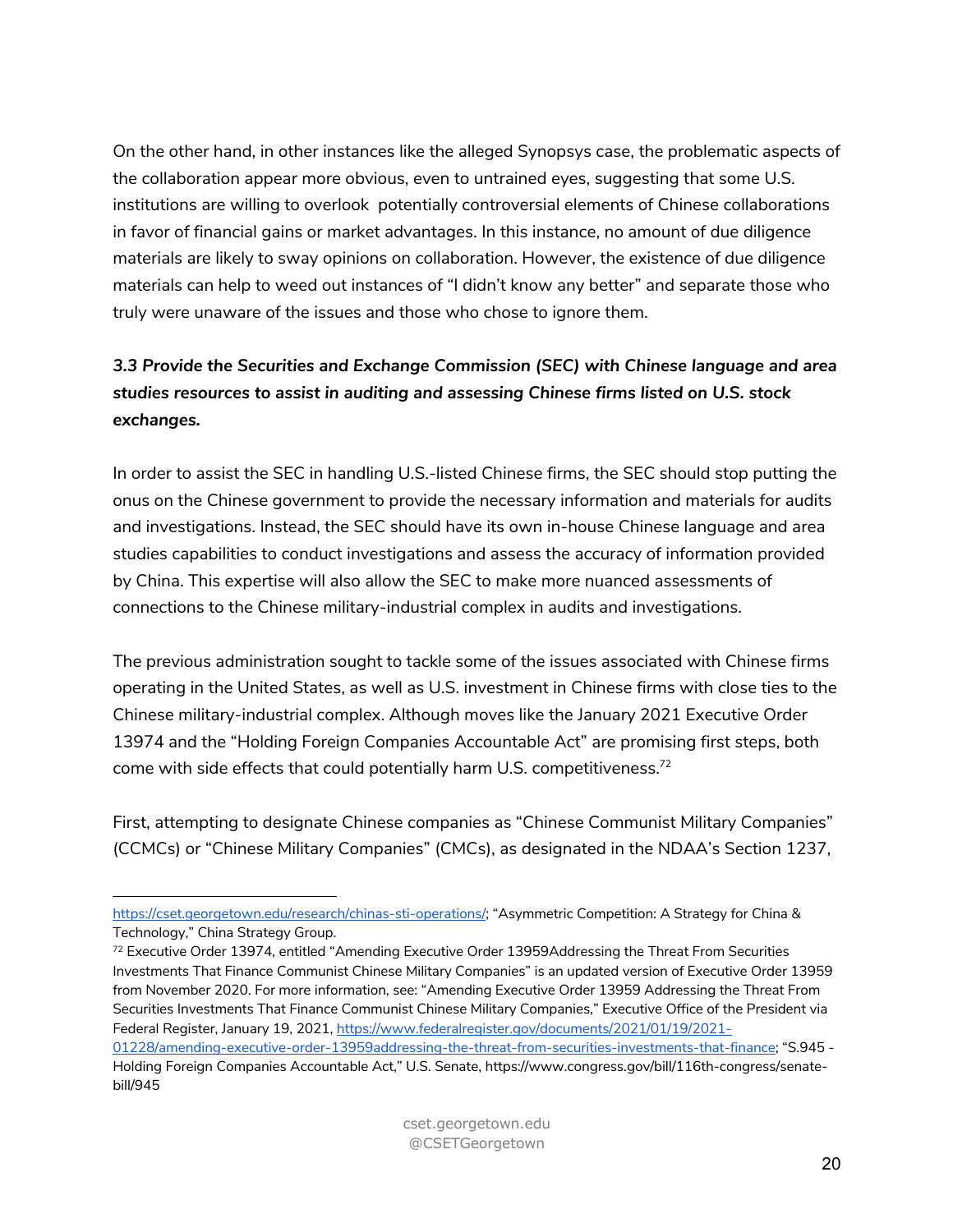is a difficult undertaking, particularly as MCF continues to further blur the lines between the defense and civilian sectors.73 For instance, the U.S. District Court for the District of Columbia recently ruled that DoD's designation of Chinese tech firm Xiaomi as a CCMC was "inadequate" and "lacked substantial evidence."<sup>74</sup> The U.S. government needs more guidance and assistance beyond DoD to assess the risks associated with certain Chinese companies operating in the U.S., and providing the SEC with the in-house Chinese expertise could help to lessen the burden placed on DoD.

Secondly, although attempts to force certain CMCCs to de-list from U.S. stock exchanges may provide some amount of protection to U.S. investors and consumers, it also puts the U.S. in a position to lose valuable insight into Chinese corporate records and activities. These records and filings are important pieces of open source information that the U.S. government would likely be unable to access. Currently, it is difficult to obtain stock information and filings from those firms listed in Mainland Chinese stock exchanges, and recent developments in Hong Kong have put future access to Hong Kong Stock Exchange filings at risk. Although there are indeed costs and benefits associated with allowing certain Chinese firms to remain listed in the United States, equipping the SEC with its own Chinese experts would put the U.S. in a better position to mitigate these risks.

### *3.4 Improve the U.S. government's ability to audit supply chains and establish industry reporting guidelines to identify significant chokepoints, ensure compliance with requirements, and support allies and partners, as articulated by the China Strategy Group.75*

In its fall 2020 memo, the China Strategy Group recommended establishing a U.S. government office to handle the aforementioned issues regarding supply chain auditing and industry reporting. Such an entity would indeed strengthen the U.S. government's ability to handle the challenges posed by China. Moreover, this office should have its own in-house Chinese language and areas studies capabilities to investigate compliance issues associated with Chinese firms both in the United States and globally. It should also be tasked with foresight analysis on Chinese strategy and policy to assist the U.S. government in making accurate

<sup>&</sup>lt;sup>73</sup> "H.R.6395 - National Defense Authorization Act for Fiscal Year 2021," U.S. House Representatives, https://www.congress.gov/bill/116th-congress/house-bill/6395/text

<sup>74 &</sup>quot;Granting Plaintiffs' Motion for Preliminary Injunction; Granting Plaintiffs' Motion for Leave to File Supplemental Declaration," Xiaomi Corporation vs. Department of Defense, United States District Court for the District of Columbia, March 12, 2021,

https://www.courtlistener.com/recap/gov.uscourts.dcd.226816/gov.uscourts.dcd.226816.21.0\_1.pdf

<sup>&</sup>lt;sup>75</sup> "Asymmetric Competition: A Strategy for China & Technology," China Strategy Group.